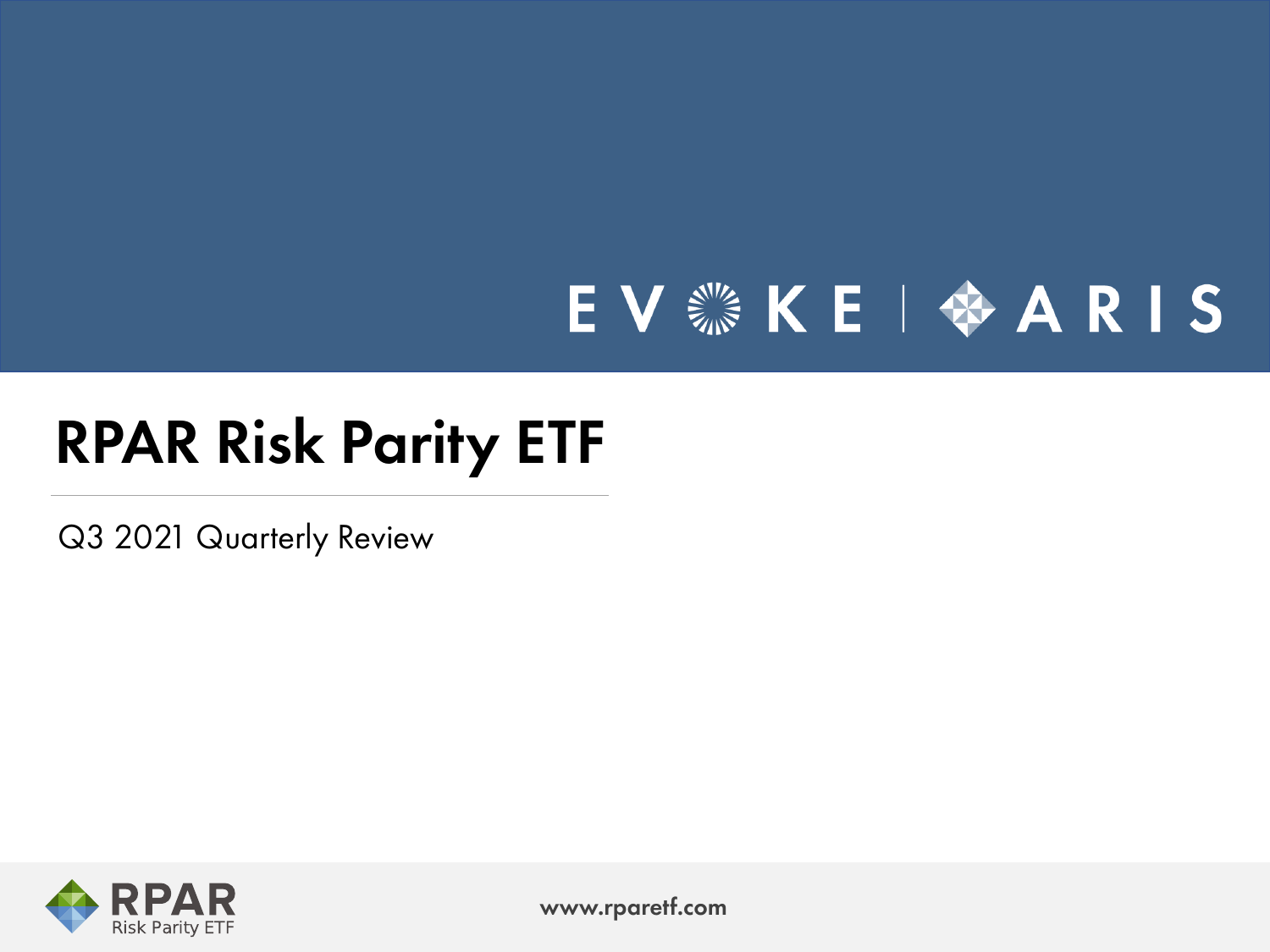E V ▒ K E | �� A R I S

#### Conceptual Framework

- Risk parity is based on the premise that asset class returns are largely influenced by the economic environment, which is inherently difficult to predict (2008 and 2020 offer good recent examples)
- Therefore, we believe investors should maintain a well-balanced asset allocation to pursue stable, attractive returns over the long run
- We believe the traditional 60/40 portfolio is poorly balanced because its returns are dominated by the performance of equities, which can unexpectedly suffer material losses and experience long stretches of underperformance
- In contrast, risk parity returns are dependent on the results of a diversified mix of asset classes, each of which is structured to have equity-like returns and risk over time
- Risk parity can potentially earn equity-like returns over the long run with less volatility and reduced risk of material loss (because of its balance)

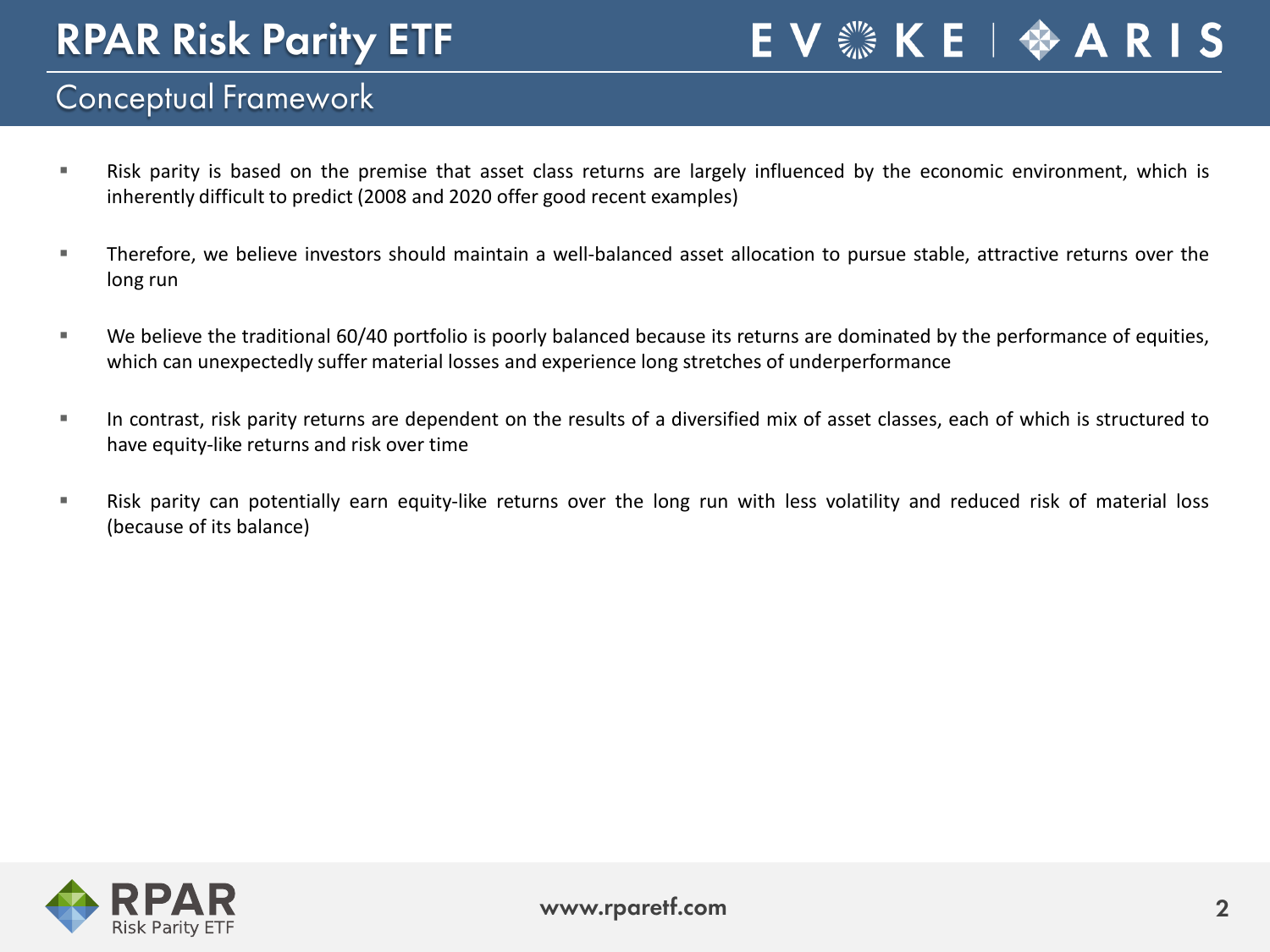### EV . KE | ◆ AR IS

#### Diverse Asset Class Exposure

- **Two key steps: 1) which asset classes to own, and 2) how to structure each**
- RPAR invests across four diverse asset classes that are biased to perform well in very different economic environments:
	- **1. Global equities** strong economy; falling inflation
	- **2. Commodities** rising inflation
		- ― **Commodity producers** strong economy
		- ― **Physical gold** weak economy
	- **3. TIPS** weak economy; rising inflation
	- **4. Treasuries** weak economy; falling inflation/deflation
- **Each diversifying asset class is structured to achieve equity-like returns over the long run** 
	- ― **Commodities** use commodity producer equities to help boost returns and physical gold to improve diversification
	- ― **TIPS** emphasize longer duration to take advantage of higher yields and ability to "roll down" the yield curve
	- ― **Treasuries** use longer duration Treasury futures to access cheap financing and help minimize negative impact from low cash rates

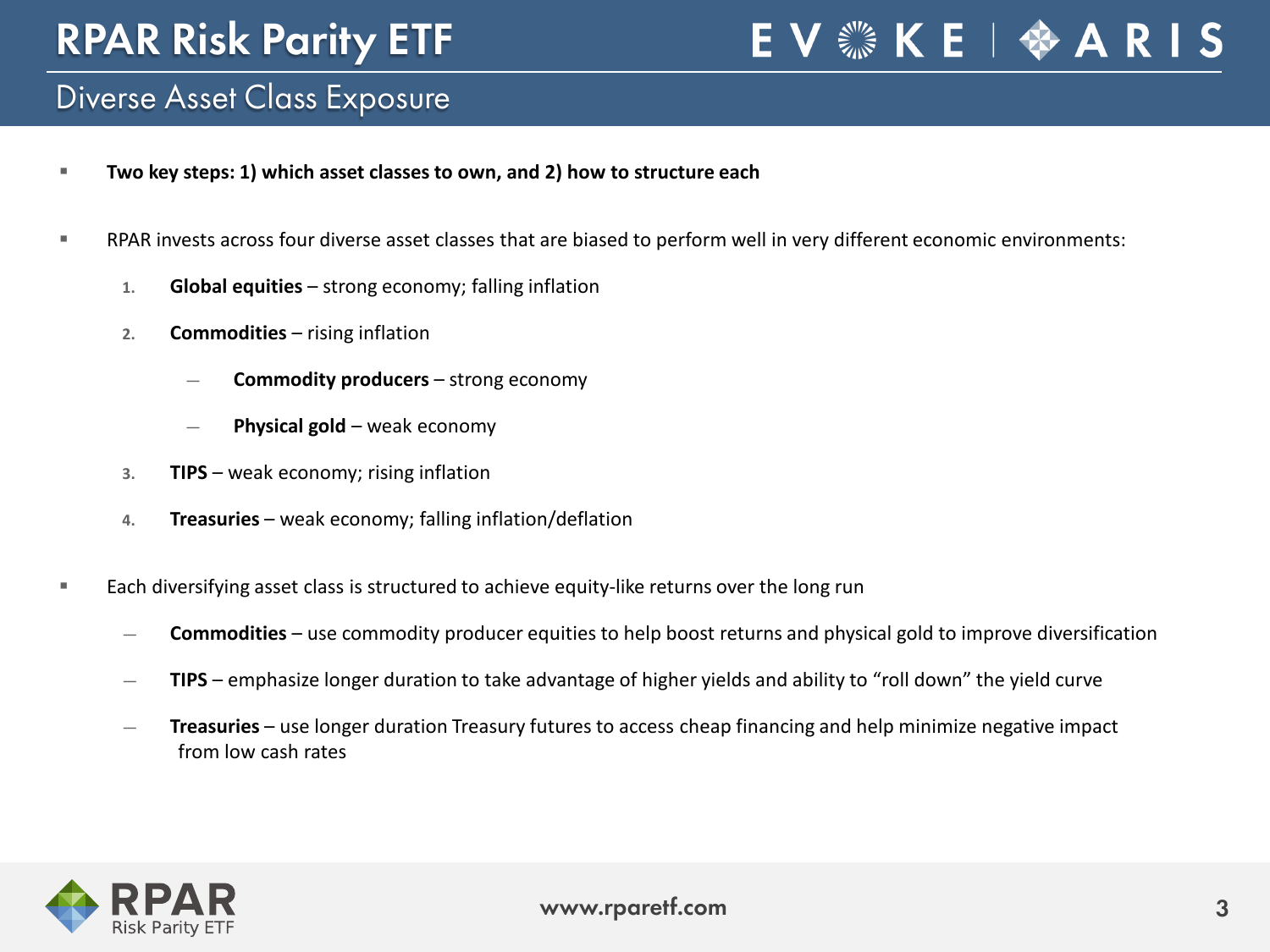#### Seeks Efficient Portfolio Construction

- Risk balance across asset classes to maximize diversification and reduce bias towards any particular economic outcome
- Passively target modest leverage of 20% at the portfolio level (through Treasury futures)
- Use an index approach to invest in the four major asset classes
- Automatically rebalance to the target allocation on a quarterly basis (end of Feb., May, Aug., Nov.)
- **Low fees (0.54% gross expense ratio)**<sup>1</sup>
- Seek to minimize income and capital gain distributions within a tax-efficient ETF structure
- **Daily liquidity (trades on NYSE)**
- Closely track the Advanced Research Risk Parity Index (Bloomberg ticker: RPARTR)

The Fund's Investment Advisor has contractually agreed to waive 3 basis points (0.03%) of its management fees for the Fund until at least March 31, 2022.



E V ▒ K E | ◆ A R I S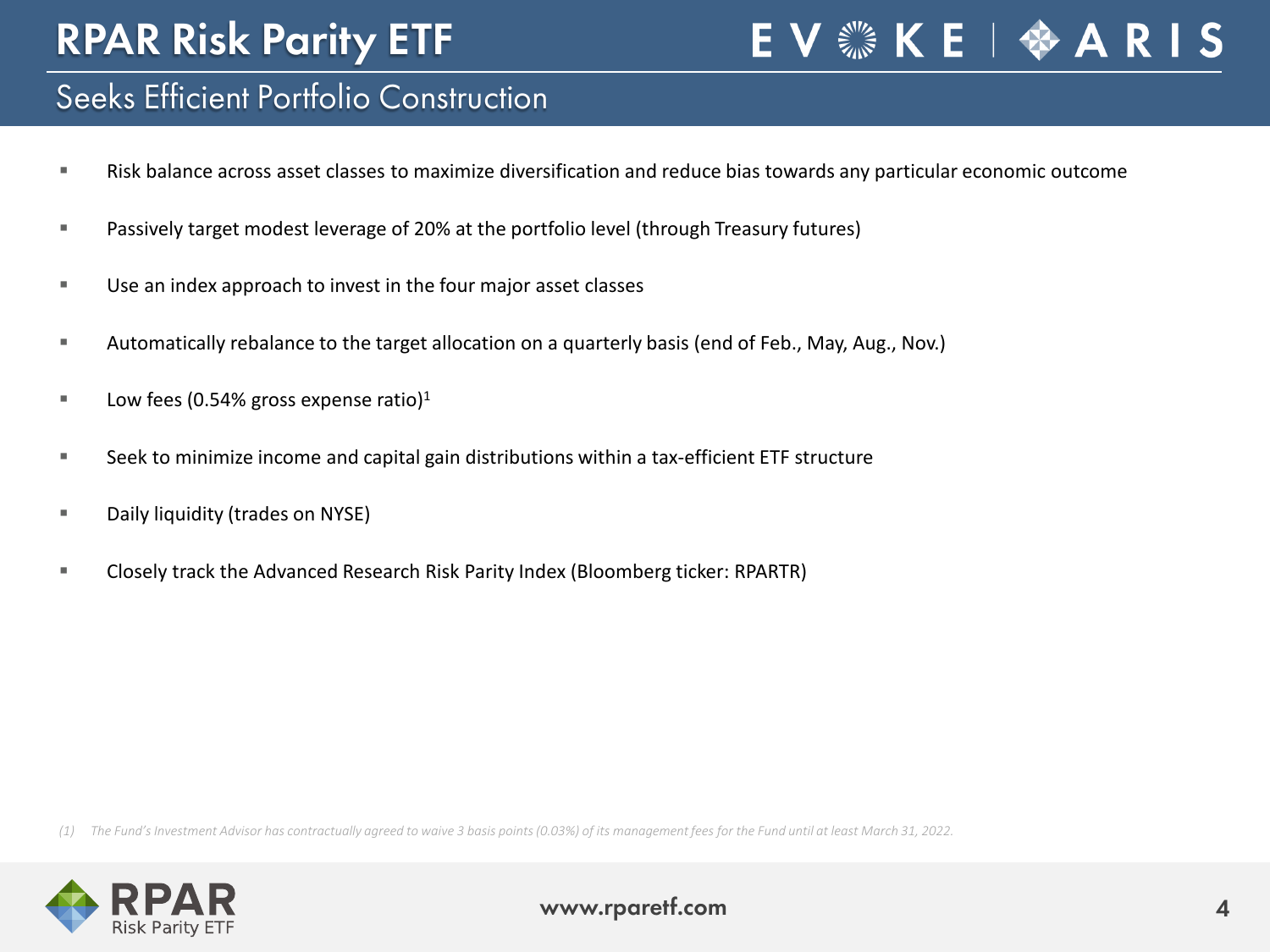EV & KE | � ARIS

#### Quarterly Commentary

- " Vaccination rates rose globally in the third quarter but slowed in the U.S., which has now fallen behind its peers in vaccinations per capita.<sup>1</sup>
- The highly contagious Delta variant now accounts for 99% of U.S. cases. Although the mRNA vaccines remain effective against severe disease and death, they are less effective against Delta transmission. New daily cases in the U.S. remain above 100,000, with daily deaths back above 2,000. 2
- Economic growth moderated in the third quarter amid Covid's resurgence, with higher costs, China's regulatory crackdown, and the prospect of Fed tapering adding cause for concern. Yet policy remains stimulative, business investment is improving, and consumption has held up outside of travel.<sup>3</sup>
- U.S. headline and core CPI are running at 5.3% and 4.0%, respectively above the Fed's 2% average target. Inventories are low, supply-chain disruptions have persisted, oil is back above \$75, and a tight labor market is pressuring wages, all of which may continue to drive prices higher. 4
- The \$1.2 trillion infrastructure bill that the Senate recently passed now awaits a vote in the House. Meanwhile the Democrats are looking for common ground after their proposed \$3.5 trillion, 10-year spending plan for social-welfare programs received pushback from moderates. Much of the package would not kick in for years and would be paid for with higher taxes, so the impact on growth if it passes is unclear.<sup>5</sup>
- Democrats have proposed raising the corporate tax rate from 21% to 26.5%, the top rate on dividends and long-term capital gains from 20% to 25%, the top marginal rate from 37% to 39.6%, and the minimum tax on U.S. companies' foreign income from 10.5% to 16.6%. These increases are a potential headwind to corporate earnings longer term.<sup>6</sup>
- The U.S. 10-year yield surged past 1.5% at quarter end in response to the Fed's hawkish taper announcement, but the market continues to discount a benign inflation picture. Stocks globally ended the quarter slightly down but continue to price in strong earnings growth, particularly in the U.S. <sup>7</sup>
- *(1) Source: https://ourworldindata.org/covid-vaccinations*
- *(2) Source: https://www.nytimes.com/2021/09/18/health/delta-covid-us-cases-cdc.html; https://coronavirus.jhu.edu/data/new-cases*
- *(3) Source : https://www.reuters.com/world/us/delta-darkens-us-q3-growth-views-fed-taper-announcement-expected-nov-2021-09-17/; https://www.washingtonpost.com/business/economy/us-consumer-spendingincreased-in-august-but-growth-expected-to-slow/2021/10/01/2675bb6a-22a6-11ec-9309-b743b79abc59\_story.html; https://www.reuters.com/world/us/us-core-capital-goods-orders-rise-solidly-august-2021-09-27/*
- (4) Source: Bloomberg (CPI YOY Index, CL1 Comdty); https://www.wsj.com/articles/supply-chain-issues-car-chip-shortage-covid-manufacturing-global-economy-11633713877; https://www.wsj.com/articles/weekly-jobless*claims-09-30-2021-11632938796*
- *(5) Source: https://www.wsj.com/articles/weekly-jobless-claims-09-30-2021-11632938796*
- *(6) Source: https://www.wsj.com/articles/democrats-release-details-of-tax-increase-11631539532*
- *(7) Source: Bloomberg (USGG10YR Index, NDUEACWF Index)*



#### www.rparetf.com 5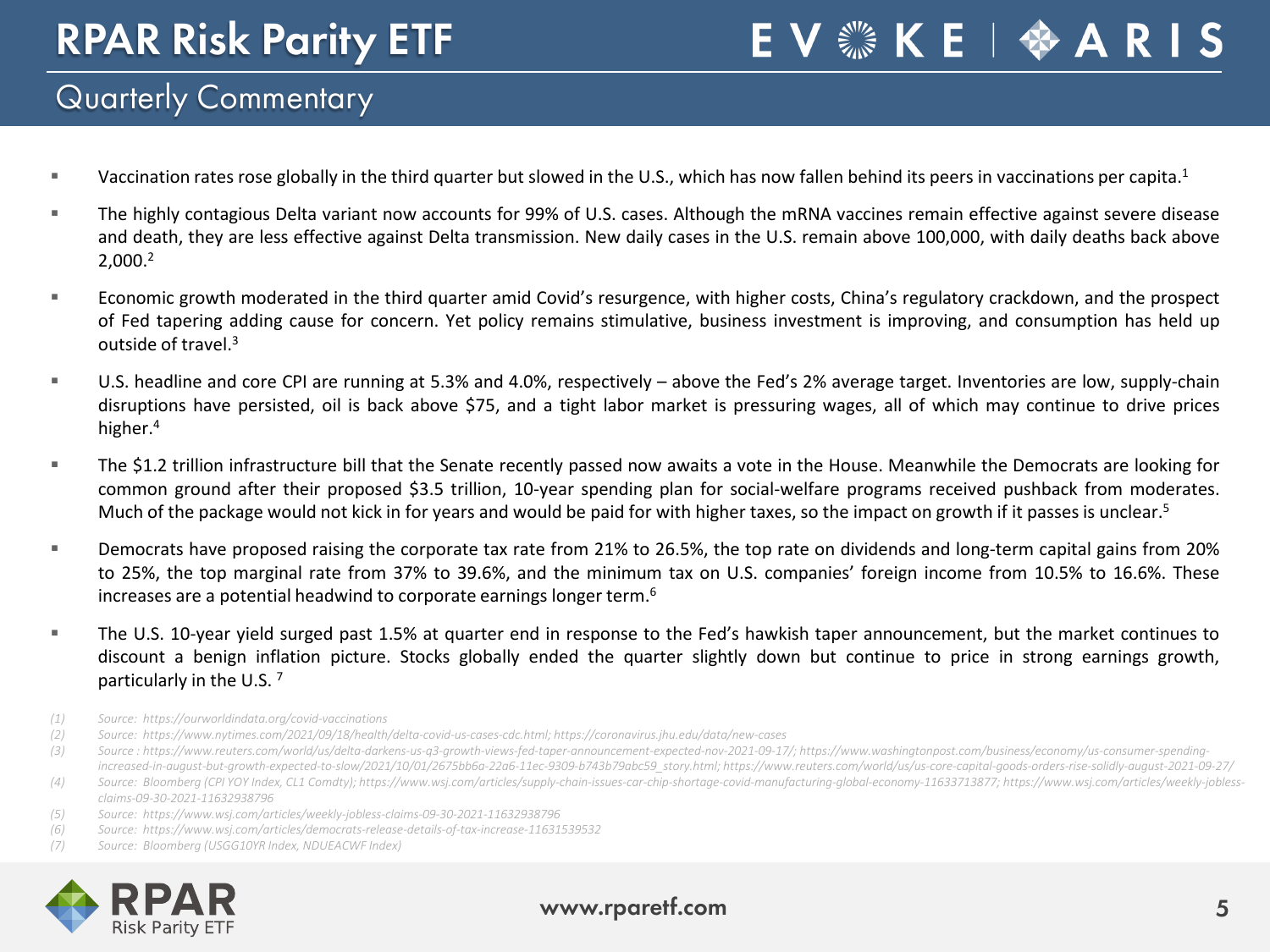**EV▒KE | ✿ A R I S** 

### RPAR ETF Performance

| <b>QTD</b>       | <b>YTD</b>                  | 1-Year                                            | <b>Annualized Since</b><br><b>Inception</b> (12/12/19) |
|------------------|-----------------------------|---------------------------------------------------|--------------------------------------------------------|
| $-0.70%$         | 2.35%                       | 10.06%                                            | 12.21%                                                 |
| $-0.82%$         | 2.36%                       | 10.10%                                            | 12.15%                                                 |
| $-0.48%$         | 3.80%                       | 12.25%                                            | 14.70%                                                 |
| $-0.01%$         | 13.04%                      | 28.82%                                            | 17.57%                                                 |
| 0.04%            | 7.05%                       | 16.29%                                            | 11.89%                                                 |
| <b>Fund NAV</b>  | <b>Benchmark</b>            | <b>Global Equities</b>                            | 60/40                                                  |
|                  |                             | 29%                                               |                                                        |
| 12%<br>10%<br>3% | 15%<br>12%<br>4%            | 18%<br>13%                                        | 16%<br>12%<br>7%<br>0%                                 |
|                  |                             | 0%                                                |                                                        |
|                  | $-1%$<br>$\blacksquare$ QTD | 0%<br>$\blacksquare$ YTD<br>$\blacksquare$ 1-Year | RPAR Inception                                         |

*(1) Advanced Research Risk Parity Index (Bloomberg ticker: RPARTR).*

(2) Global Equities represent the MSCI World Index. 60/40 Portfolio represents a 60% allocation to global equities (MSCI World Index) and a 40% allocation to U.S. bonds (Bloomberg Barclays US Aggregate Bond Index), rebalanced annually. Underlying index performance for each period is as follows: QTD: MSCI World (-0.01%), Barclays Agg. (0.05%) | YTD: MSCI World (13.04%), Barclays Agg. (-1.55%) | 1-Year: MSCI World (28.82%), Barclays Agg. (-0.90%) | 12/12/19 through 9/30/21: MSCI World (17.57%), Barclays Agg. (3.37%).

The performance data quoted represents past performance. Past performance does not guarantee future results. The investment return and principal value of an investment will fluctuate so that an investor's shares, when sold or redeemed, may be worth more or less than their original cost and current performance may be lower or higher than the performance quoted. Performance current to the most recent month-end can be obtained by calling (833) 540-0039. Only returns greater than one year will be annualized. A fund's NAV is the sum of all its assets less any liabilities, divided by the number of shares outstanding. The market price is the most recent price at which the fund was traded. It is not possible to invest directly in an index.



#### www.rparetf.com 6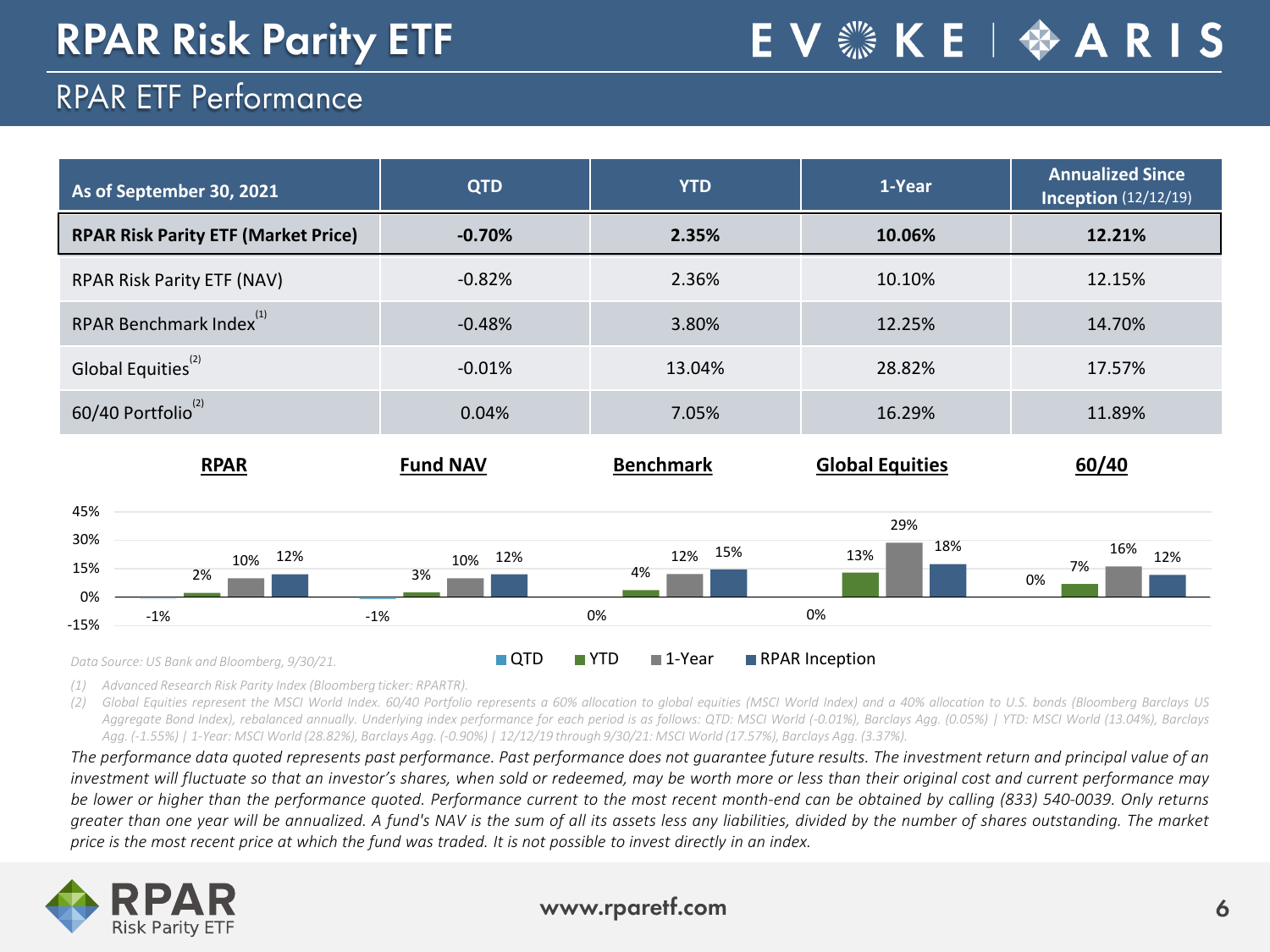### Underlying Asset Class Performance

| As of September 30, 2021                   | <b>Allocation</b> | <b>QTD</b> | <b>YTD</b> | 1-Year   | <b>Annualized Since</b><br><b>Inception</b> (12/12/19) |
|--------------------------------------------|-------------------|------------|------------|----------|--------------------------------------------------------|
| <b>RPAR Risk Parity ETF (Market Price)</b> | 120.7%            | $-0.70%$   | 2.35%      | 10.06%   | 12.21%                                                 |
| Global Equities                            | 24.8%             | $-2.41%$   | 9.75%      | 27.04%   | 16.45%                                                 |
| <b>Commodity Producers</b>                 | 15.2%             | $-1.35%$   | 22.19%     | 57.44%   | 18.03%                                                 |
| Physical Gold                              | 10.1%             | $-0.85%$   | $-7.74%$   | $-7.04%$ | 9.93%                                                  |
| <b>Treasuries</b>                          | 35.3%             | $-0.05%$   | $-6.78%$   | $-9.14%$ | 0.62%                                                  |
|                                            |                   |            |            |          |                                                        |

E V ▒ K E | ◆ A R I S



TIPS 35.4% 1.54% -0.12% 1.52% 13.19%

*(1) Treasury exposure corresponds to the notional contract value of U.S. Treasury futures. Allocations above exclude cash which serves as collateral for the U.S. Treasury futures. Data Source: US Bank and Toroso Investments, LLC as of 9/30/21. Allocations are subject to change. Past performance does not guarantee future results.* 

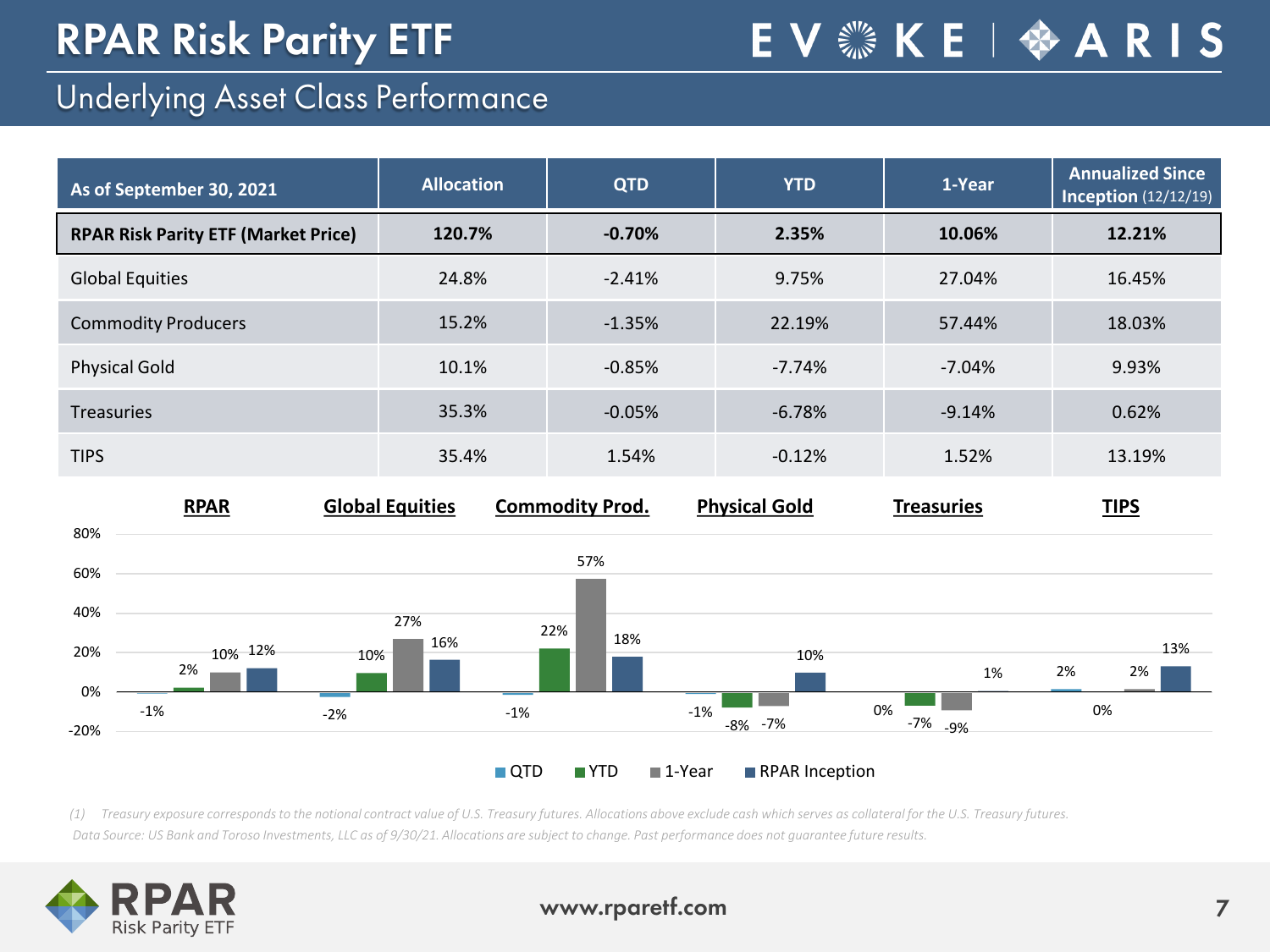EV & KE | � ARIS

#### Performance Attribution

| As of September 30, 2021          | <b>QTD Attribution</b> | <b>YTD Attribution</b> | <b>1-Year Attribution</b> | Since Inception Attribution<br>(Annualized since 12/12/19) |
|-----------------------------------|------------------------|------------------------|---------------------------|------------------------------------------------------------|
| <b>RPAR Risk Parity ETF (NAV)</b> | $-0.82%$               | 2.36%                  | 10.10%                    | 12.15%                                                     |
| <b>Global Equities</b>            | $-0.70%$               | 2.28%                  | 6.21%                     | 3.98%                                                      |
| <b>Commodity Producers</b>        | $-0.29%$               | 3.11%                  | 7.22%                     | 2.86%                                                      |
| <b>Physical Gold</b>              | $-0.20%$               | $-0.91%$               | $-0.68%$                  | 2.31%                                                      |
| <b>Treasuries</b>                 | $-0.11%$               | $-2.94%$               | $-3.81%$                  | $-0.17%$                                                   |
| <b>TIPS</b>                       | 0.48%                  | 0.82%                  | 1.17%                     | 3.18%                                                      |



Data Source: US Bank and Toroso Investments, LLC as of 9/30/21. RPAR fund attributions may contain a small miscellaneous percentage that was distributed pro rata across each asset class. Holdings are *subject to change. Past performance does not guarantee future results.*

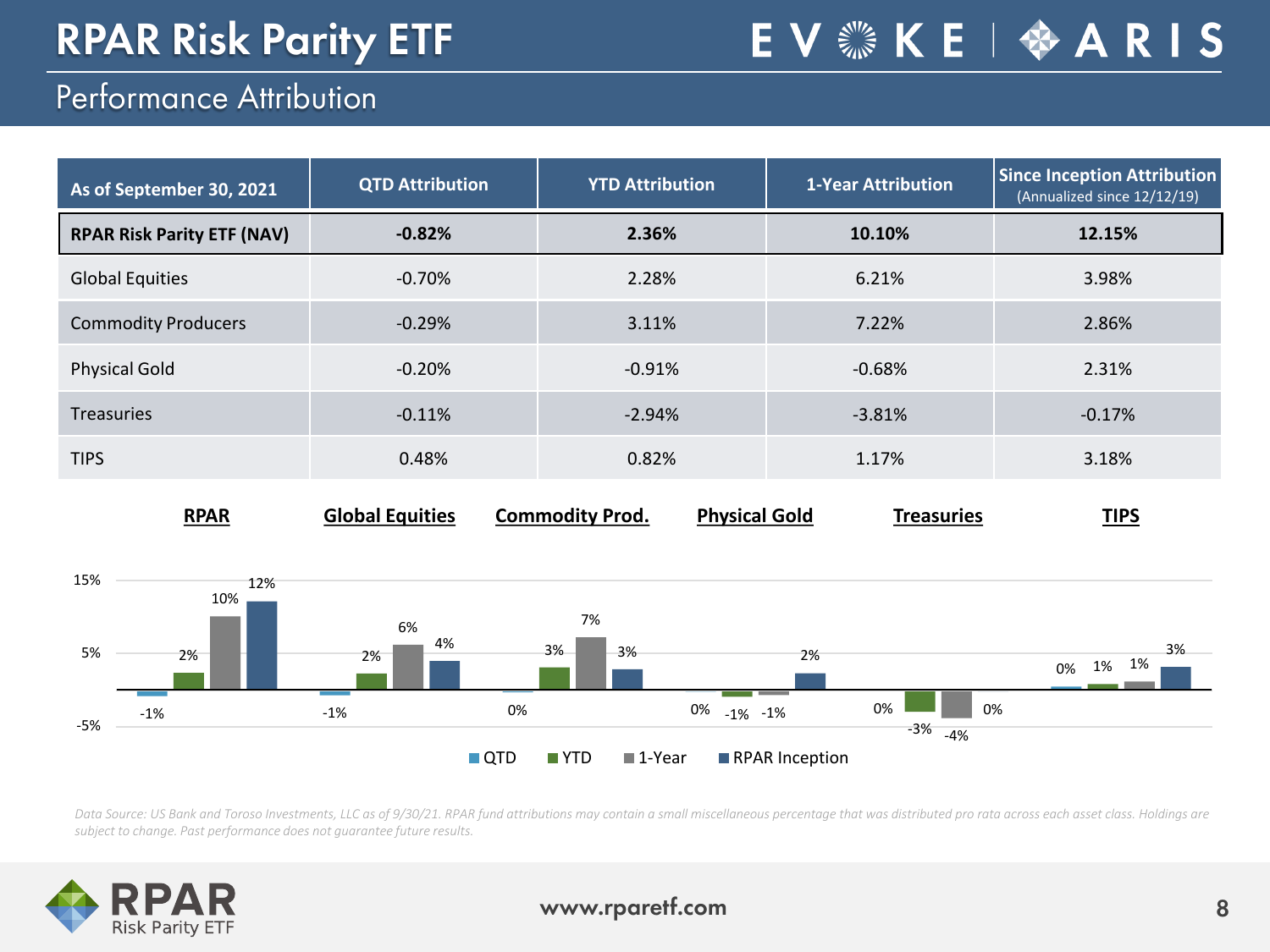EV <<< KE |  $\Leftrightarrow$  ARIS

### Asset Allocation

|                             | 9/30/21<br><b>Allocation</b> | Long-Term<br><b>Target Allocation</b> | 9/30/21 Allocation                                     |
|-----------------------------|------------------------------|---------------------------------------|--------------------------------------------------------|
| <b>RPAR Risk Parity ETF</b> | 120.7%                       | 120.0%                                |                                                        |
| <b>Global Equities</b>      | 24.8%                        | 25.0%                                 | Global<br><b>Equities</b><br><b>TIPS</b><br>25%<br>35% |
| <b>Commodity Producers</b>  | 15.2%                        | 15.0%                                 | Commod.                                                |
| <b>Physical Gold</b>        | 10.1%                        | 10.0%                                 | <b>Producers</b><br>15%                                |
| Treasuries                  | 35.3%                        | 35.0%                                 | Gold<br><b>Treasuries</b><br>10%<br>35%                |
| <b>TIPS</b>                 | 35.4%                        | 35.0%                                 |                                                        |

The 120% total target allocation is due to reporting the notional contract value of U.S. Treasury futures for the Treasury allocation. Notional value is the total value controlled by a derivatives position; e.g. the face value on a futures contract. Allocations above exclude cash which serves as collateral for the U.S. Treasury futures. Holdings and allocations are *subject to change. Data Source: US Bank and Toroso Investments, LLC as of 9/30/21.*

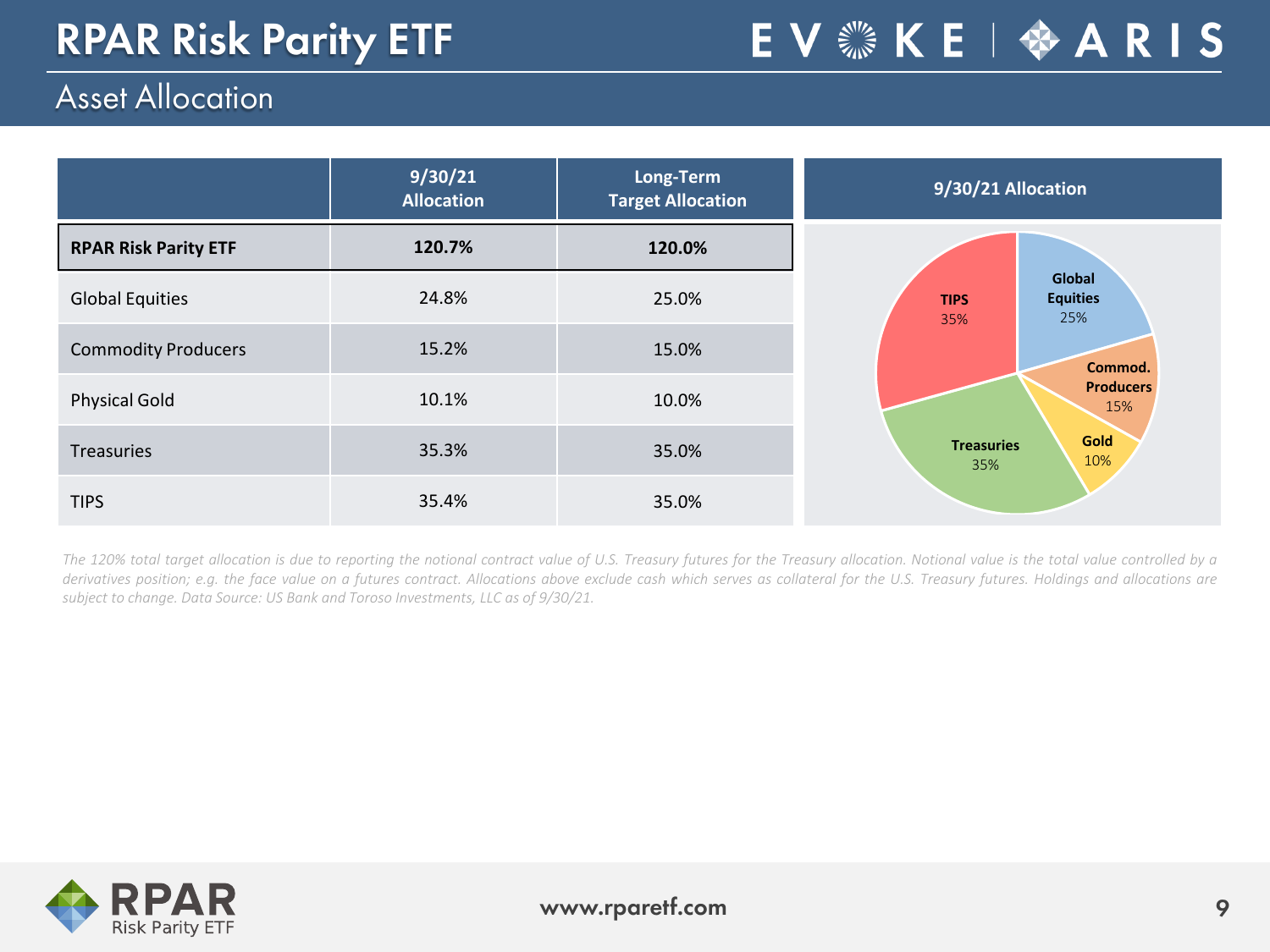#### Long-Term Asset Class Index Returns

| As of 9/30/21          | <b>Index</b>                                         | Inception<br><b>Date</b> | <b>Annualized</b><br><b>Return</b> | <b>Annualized</b><br><b>Volatility</b> | <b>Correlation to</b><br><b>Global Equites</b> |
|------------------------|------------------------------------------------------|--------------------------|------------------------------------|----------------------------------------|------------------------------------------------|
| <b>Global Equities</b> | MSCI World Index                                     | Jan. 2000                | 5.4%                               | 15.4%                                  |                                                |
| <b>Treasuries</b>      | Bloomberg Barclays Long Treasury Index               | Jan. 2000                | 7.1%                               | 10.9%                                  | $-0.29$                                        |
| <b>TIPS</b>            | Merrill Lynch 15+ Yr. US Inflation-Linked Bond Index | Jan. 2000                | 8.1%                               | 10.8%                                  | 0.07                                           |
| Commodity<br>Producers | S&P Global Natural Resources Index                   | Jun. 2008                | 0.2%                               | 21.3%                                  | 0.86                                           |
| <b>Physical Gold</b>   | Spot Price of Gold (% change)                        | Jan. 2000                | 8.7%                               | 16.4%                                  | 0.11                                           |

E V ▒ K E | � A R I S

In order to target a long-term volatility in line with global equities, Treasuries and TIPS can each be levered 1.4x. The returns and volatility for these two components, using excess monthly index returns from inception through 9/30/21 would be: Treasuries (1.4x): 9.0% return and 15.3% volatility, TIPS (1.4x): 10.4% return and 15.1% volatility.

All data is sourced from Bloomberg as of 9/30/21. Asset class returns represent actual underlying index performance based on the indices and inception dates used. Global Equities: MSCI World Index (BB: NDDUWI), Treasuries: Bloomberg Barclays Long Treasury Index (BB: LUTLTRUU), TIPS: Merrill Lynch 15+ Year U.S. Inflation-Linked Bond Index (BB: G8QI), Commodity Producers: S&P Global Natural Resources Index (BB: SPGNRUT), Physical Gold: the change in spot price of gold (BB: XAU). Please see the back of this presentation for Index Disclosures. Past performance does not quarantee future results.

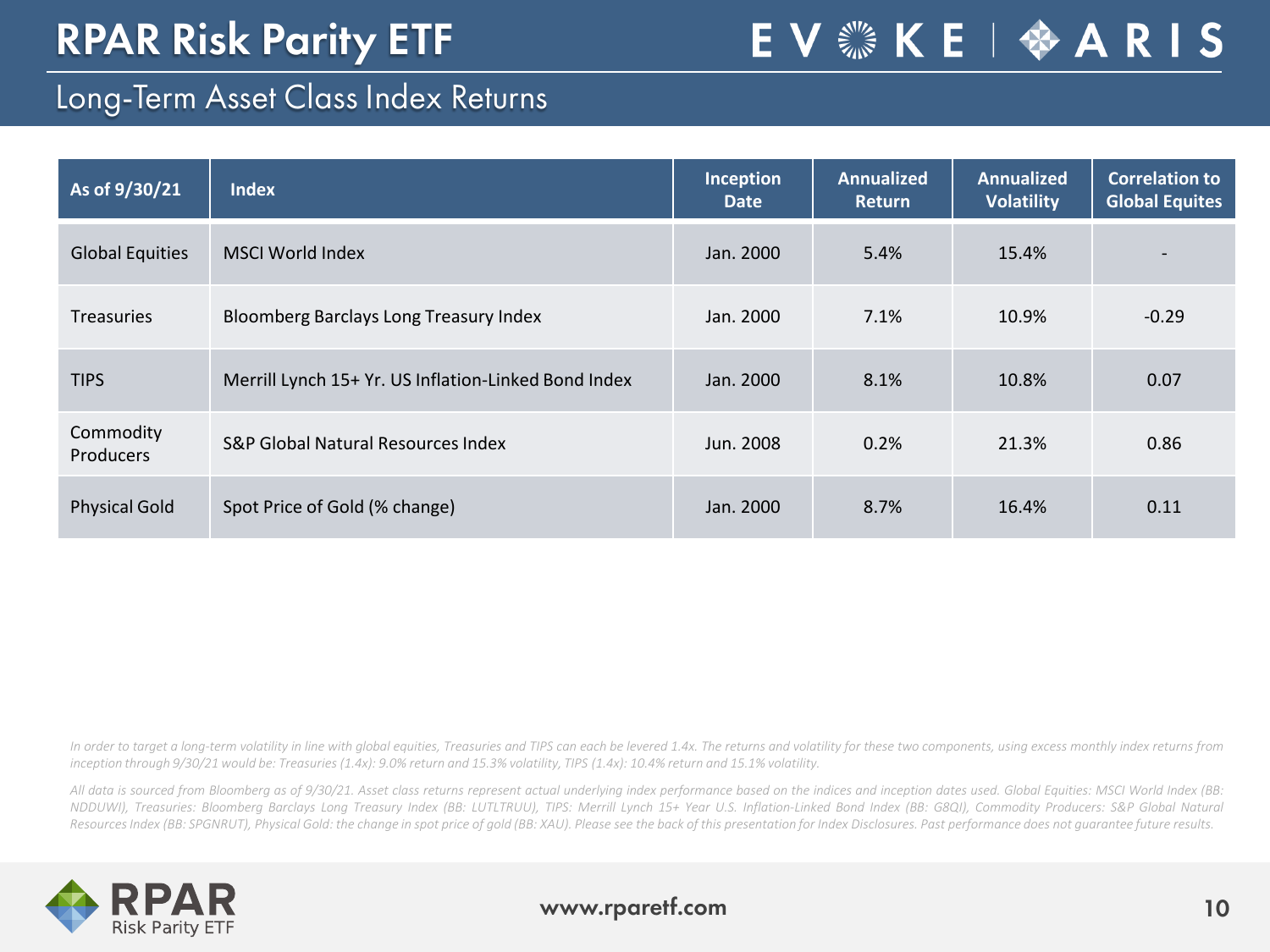E V ▒ K E | �� A R I S

#### Historical Asset Class Index Returns (by 2-year periods)

| <b>Annualized 2-Year</b> | $2000 -$          | $2002 -$          | $2004 -$          | $2006 -$          | $2008 -$          | $2010 -$          | $2012 -$          | $2014 -$          | $2016 -$                | $2018 -$          | $2020 -$                | 20+ Year Return                |
|--------------------------|-------------------|-------------------|-------------------|-------------------|-------------------|-------------------|-------------------|-------------------|-------------------------|-------------------|-------------------------|--------------------------------|
| Periods (as of 9/30)     | 2001              | 2003              | 2005              | 2007              | 2009              | 2011              | 2013              | 2015              | 2017                    | 2019              | <b>2021 YTD</b>         | $(Annualized)^1$               |
| 1 <sup>st</sup>          | <b>TIPS</b>       | Gold              | <b>Equities</b>   | Gold              | Gold              | Gold              | <b>Equities</b>   | <b>Treasuries</b> | Commod.                 | <b>Equities</b>   | <b>Equities</b>         | Gold                           |
|                          | 14%               | 22%               | 12%               | 27%               | 15%               | 19%               | 21%               | 11%               | 27%                     | 8%                | 17%                     | 8.7%                           |
| 2 <sub>nd</sub>          | <b>Treasuries</b> | <b>TIPS</b>       | Gold              | <b>Equities</b>   | <b>Treasuries</b> | <b>Treasuries</b> | Commod.           | <b>TIPS</b>       | <b>Equities</b>         | Gold              | <b>TIPS</b>             | <b>TIPS</b>                    |
|                          | 12%               | 16%               | 12%               | 14%               | 4%                | 19%               | 4%                | 5%                | 15%                     | 8%                | 14%                     | 8.1%                           |
| 3 <sup>rd</sup>          | Gold              | <b>Treasuries</b> | <b>TIPS</b>       | <b>Treasuries</b> | <b>TIPS</b>       | <b>TIPS</b>       | <b>TIPS</b>       | <b>Equities</b>   | Gold                    | <b>Treasuries</b> | Commod.                 | <b>Treasuries</b>              |
|                          | $-2%$             | 9%                | 9%                | 6%                | 4%                | 17%               | $-5%$             | 2%                | 11%                     | 6%                | 10%                     | 7.1%                           |
| 4 <sup>th</sup>          | <b>Equities</b>   | <b>Equities</b>   | <b>Treasuries</b> | <b>TIPS</b>       | <b>Equities</b>   | <b>Equities</b>   | <b>Treasuries</b> | Gold              | <b>TIPS</b>             | <b>TIPS</b>       | Gold                    | <b>Global Equities</b>         |
|                          | $-15%$            | 3%                | 7%                | 5%                | $-12%$            | 3%                | $-5%$             | $-6%$             | 9%                      | 5%                | 9%                      | 5.4%                           |
| 5 <sup>th</sup>          | $\qquad \qquad -$ |                   |                   |                   | $-$               | Commod.<br>$-3%$  | Gold<br>$-12%$    | Commod.<br>$-18%$ | <b>Treasuries</b><br>5% | Commod.<br>1%     | <b>Treasuries</b><br>5% | <b>Commodity Prod.</b><br>0.2% |
| Equal-Weighted           | 2%                | 14%               | 10%               | 13%               | 7%                | 11%               | 1%                | $-1%$             | 13%                     | 6%                | 11%                     | 7.8%                           |
| 60/40 Portfolio3         | $-5%$             | 6%                | 9%                | 11%               | $-3%$             | 5%                | 13%               | 2%                | 10%                     | 7%                | 11%                     | 5.7%                           |

An equal-weighted mix of diverse asset classes, rebalanced annually, has outperformed equities with less risk since 2000

(1) This column represents the annualized total return for each asset class/portfolio from 12/31/99 - 9/30/21, except for Commodity Producers: S&P Natural Resources Index (inception 5/31/2008), which is *calculated since the first full 2-year period.*

(2) The Equal Weighted portfolio represents a portfolio equally allocated across the five asset classes shown in the table. Performance represents the average of the five index returns, rebalanced annually.

The 60/40 Portfolio represents a 60% allocation to alobal equities (MSCI World Index) and a 40% allocation to US bonds (Bloomberg Barclays US Aggregate Bond Index), rebalanced annually. Underlying index performance for each period is as follows: 2000-01: MSCI World (-15%), Barclays Agg. (10%) | 2002-03: MSCI World (3%), Barclays Agg. (7%) | 2004-05: MSCI World (12%), Barclays Agg. (3%) | 2006-07: MSCI World (14%), Barclays Agg. (6%) | 2008-09: MSCI World (-12%), Barclays Agg. (6%) | 2010-11: MSCI World (3%), Barclays Agg. (7%) | 2012-13: MSCI World (21%), Barclays Agg. (1%) | 2014-15: MSCI World (2%), Barclays Agg. (3%) | 2016-17: MSCI World (15%), Barclays Agg. (3%) | 2018-19: MSCI World (8%), Barclays Agg. (4%) | 2020 - 2021 YTD: MSCI World (17%), Barclays Agg. (3%) | *Annualized Since 12/31/99: MSCI World (5.4%), Barclays Agg (4.9%).*

All data is sourced from Bloomberg as of 9/30/21. Asset class returns represent actual underlying index performance based on the indices and inception dates used. Global Equities: MSCI World Index (BB: NDDUWI), Treasuries: Bloomberg Barclays Long Treasury Index (BB: LUTLTRUU), TIPS: Merrill Lynch 15+ Year U.S. Inflation-Linked Bond Index (BB: G8QI), Commodity Producers: S&P Global Natural Resources Index (BB: SPGNRUT), Physical Gold: the change in spot price of gold (BB: XAU). Please see the back of this presentation for Index Disclosures. Past performance does not quarantee future results.

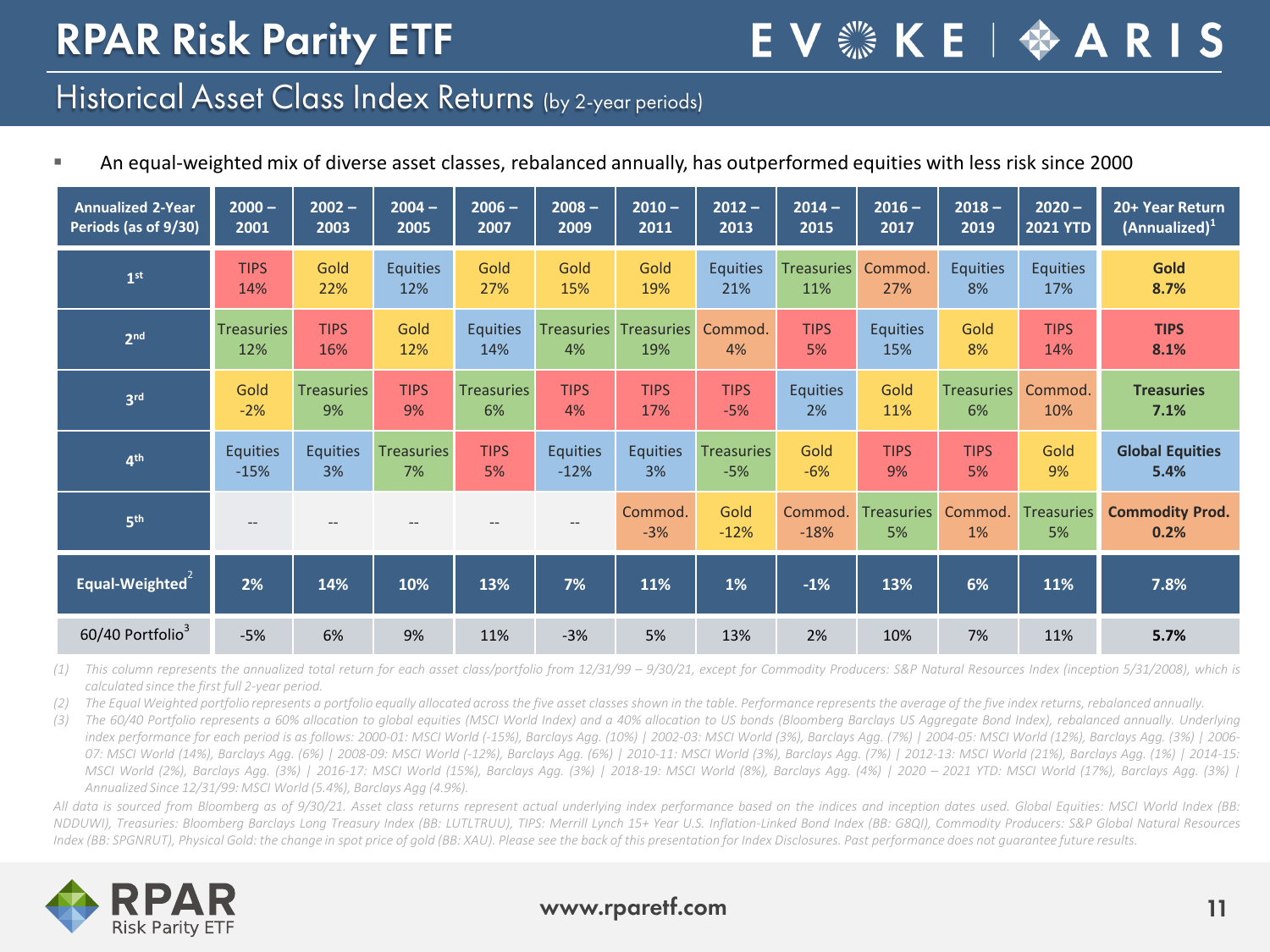E V ▒ K E | ◆ A R I S

### RPAR ETF During the 2020 Crisis

A core objective of the RPAR Risk Parity ETF is to help protect investors during severe market downturns and participate in up markets. 2020 **offered a real-time stress test.**

- In Q1, RPAR (-4%) demonstrated resilience during one of the worst quarters in stock market history (-21%). In the subsequent 3 quarters, RPAR (+25%) participated in the market rally as global equities rebounded (+47%)  $^{1}$
- $\blacksquare$  On the year, RPAR (+19%) outperformed global equities (+16%) by over 3%.

| As of 12/31/20                             | Q1 2020   | Q2 2020 | Q3 2020 | Q4 2020 | 2020   |
|--------------------------------------------|-----------|---------|---------|---------|--------|
| <b>RPAR Risk Parity ETF (Market Price)</b> | $-4.09%$  | 10.19%  | 5.06%   | 7.53%   | 19.39% |
| MSCI World Index (Net)                     | $-21.05%$ | 19.36%  | 7.93%   | 13.96%  | 15.90% |

(1) Source: Bloomberg as of 12/31/20. Global equities represent the MSCI World Index. Past performance does not guarantee future results.

#### **RPAR invests in global equities, Treasuries, Treasury Inflation-Protected Securities (TIPS), commodity producers and gold.**

- During Q1 2020, Treasuries, TIPS and gold rallied helping protect capital during the downturn.
- In the remainder of 2020, equities, commodities, TIPS and gold delivered strong returns to help participate in the recovery.

| As of 12/31/20                             | Q1 2020   | $Q2 - Q4 2020$ | 2020   |
|--------------------------------------------|-----------|----------------|--------|
| <b>Global Equities</b>                     | $-22.35%$ | 51.06%         | 17.30% |
| <b>Treasuries</b>                          | 12.00%    | $-2.53%$       | 9.17%  |
| <b>TIPS</b>                                | 10.88%    | 11.84%         | 24.00% |
| <b>Commodity Producers</b>                 | $-34.01%$ | 63.44%         | 7.85%  |
| Gold                                       | 3.90%     | 20.37%         | 25.07% |
| <b>RPAR Risk Parity ETF (Market Price)</b> | $-4.09%$  | 24.50%         | 19.39% |

*Source: US Bank and Toroso Investments, LLC as of 12/31/20. Past performance does not guarantee future results.* 

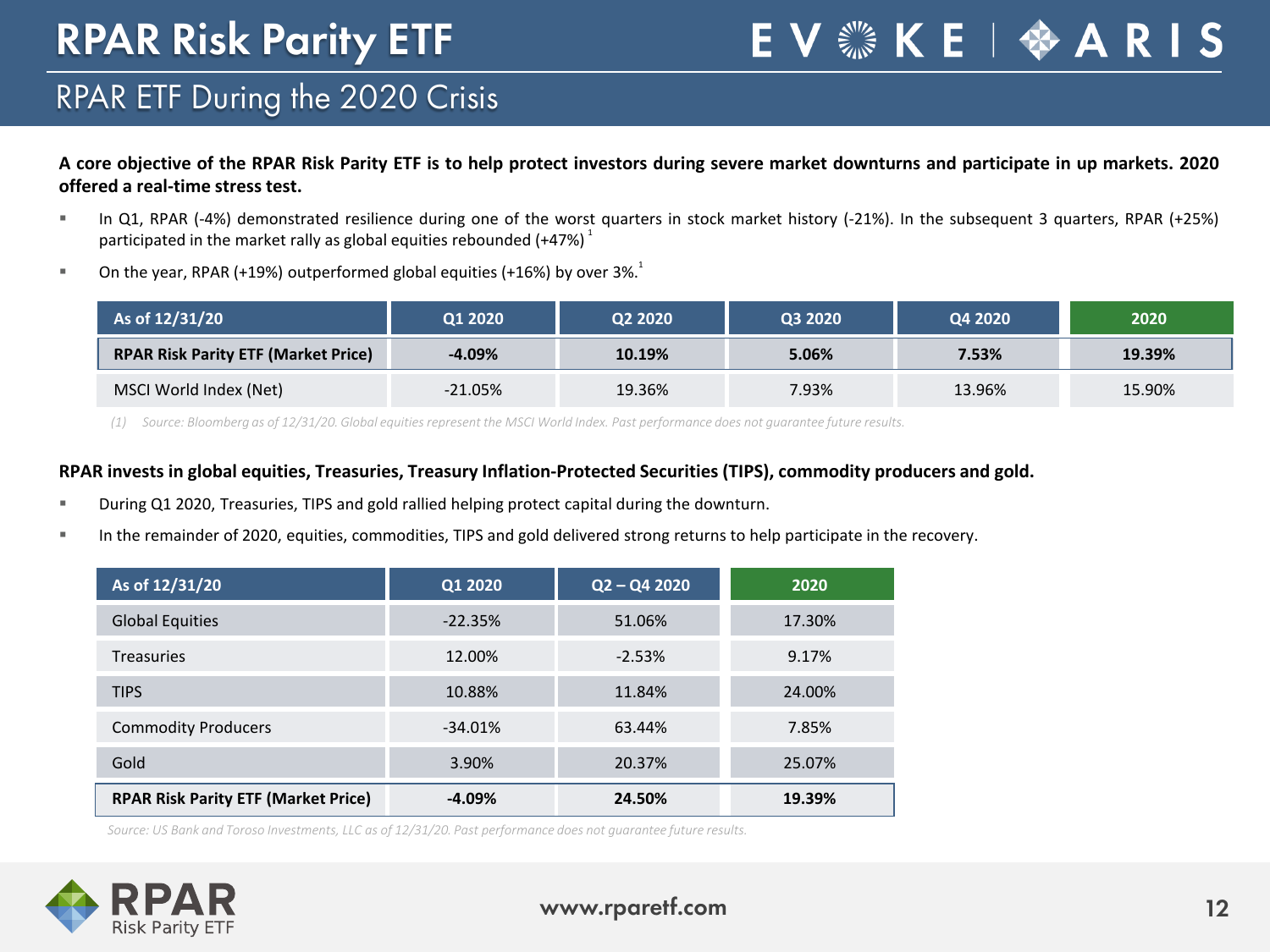EV . KE | ◆ A R I S

#### Frequently Asked Questions

- Do the asset class gains and losses net out to zero over time?
- Is this approach attractive looking forward?
- How does RPAR fit within a typical portfolio?
- Is RPAR tax efficient?
- **Does diversification really work during a crisis?**
- Why should investors own long duration bonds with yields near historic lows?
- How does risk parity perform in rising/falling interest rate environments?
- In what environments does risk parity underperform?

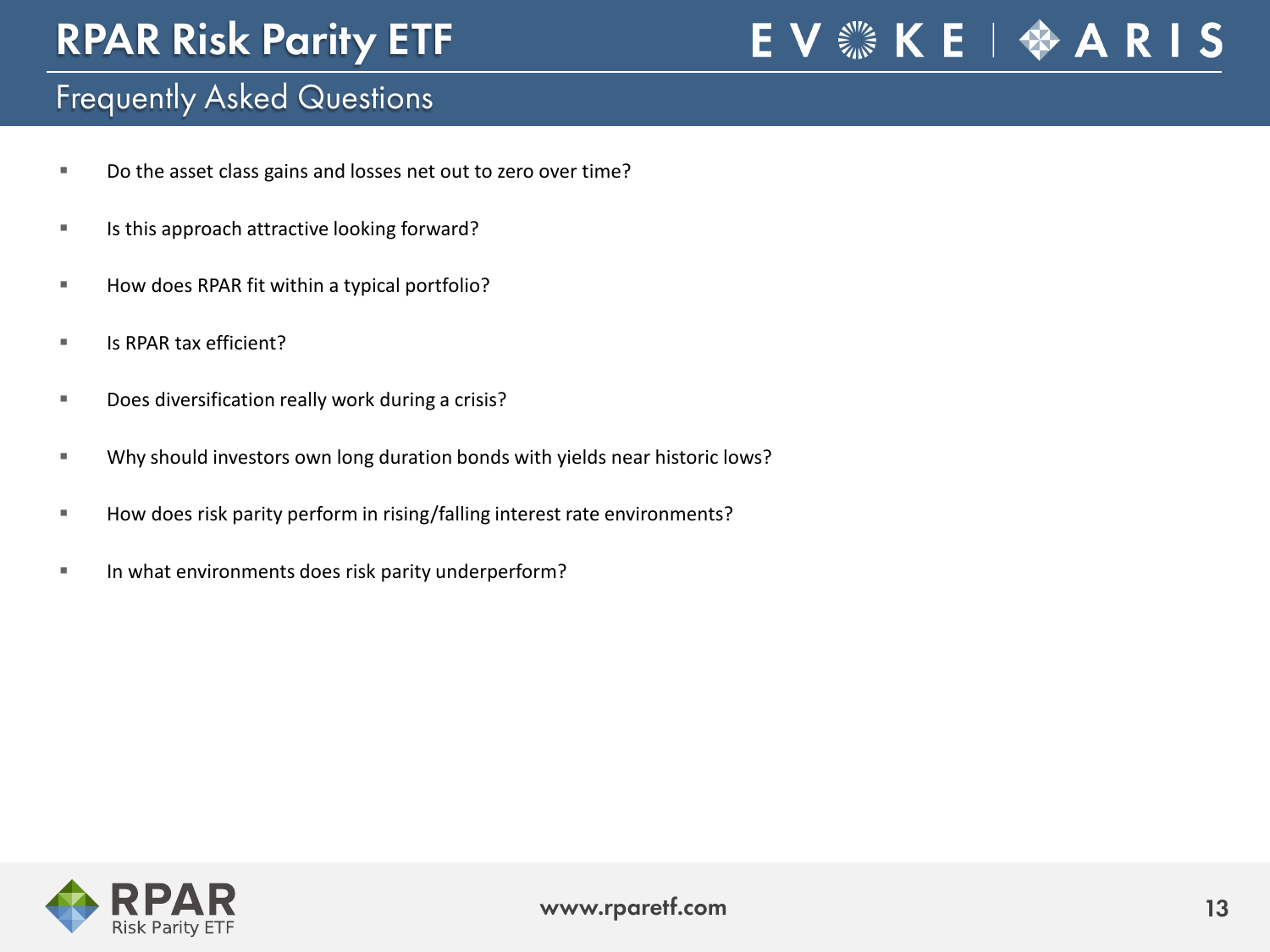## EV . KE | ◆ AR IS

#### Asset Class Gains and Losses Historically Net Out to Positive Returns Over Time

- RPAR invests across a diverse set of asset classes, each of which has a positive expected return over time
- **Periods of outperformance and underperformance are relative to each asset class's long-term average return, which is above** zero1
- For example, since 1999 equities have underperformed (5%) compared to its long-term average annual return (9%), while gold has **outperformed** (9%) its long-term annualized return (8%).<sup>2</sup>
- The long-term expectation is that RPAR will roughly earn the average return of the underlying asset classes with less volatility than any market segment because of its diversification
- Of course, there will be environments during which the net result will be negative (like 1Q20 and 1Q21) as the average return across assets can be negative over a period of time

<sup>(2)</sup> The MSCI World Index (NDDUWI) used to represent equities returned 5.4% and the percent change in the spot price of gold (XAU) was 8.7% from 12/31/99 through 9/30/21.



<sup>(1)</sup> Source: Bloomberg as of 9/30/21. Global Equities (MSCI World Index, NDDUWI) returned 9.1% since 12/31/69 inception, Commodity Producers: S&P Global Natural Resources Index (BB: SPGNRUT) returned 0.2% since 5/31/08 inception, Gold (% change in spot price of gold, XAU) returned 7.9% since 12/31/69, Treasuries (Barclays US Aggregate Long-Term Treasury Index, LUTLTRUU) returned 8.1% since 1/31/73 inception, and TIPS (Merrill Lynch 15+ Year U.S. Inflation-Linked Bond Index) returned 7.5% since 4/30/98 inception.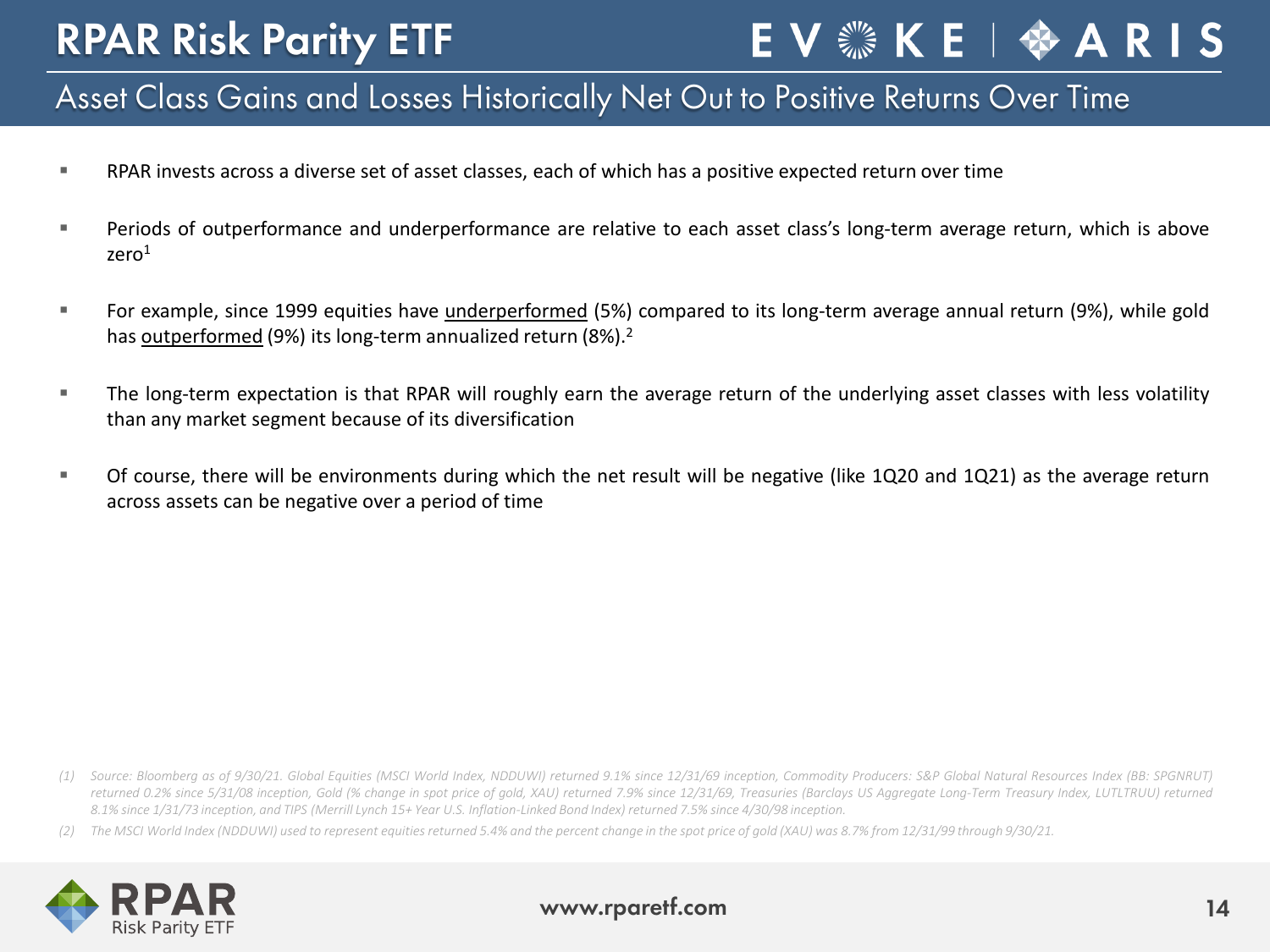### EV . KE | ◆ AR IS

#### We Believe Risk Parity is Particularly Attractive Today

- Technological innovation continues to exert deflationary pressures on the global economy
- Global debt levels have increased significantly relative to pre-pandemic levels, when they were already at historical highs
- **These two major headwinds to growth are highly deflationary**
- Unprecedented levels of monetary and fiscal stimulus (which are pro-growth and inflationary) have been announced in response to these mounting pressures
- Meanwhile, rising wealth inequality has unleashed a powerful wave of populism around the world, driving an increase in political uncertainty
- It is unknown how these major forces will ultimately net out, resulting in an exceptionally wide range of potential economic outcomes
- A balanced asset allocation that includes market segments that have the potential to perform well in various economic environments is especially critical in these unique times
- **Moreover, a liquid strategy that pursues attractive returns with managed risk, low fees and low taxes is particularly valuable** looking ahead

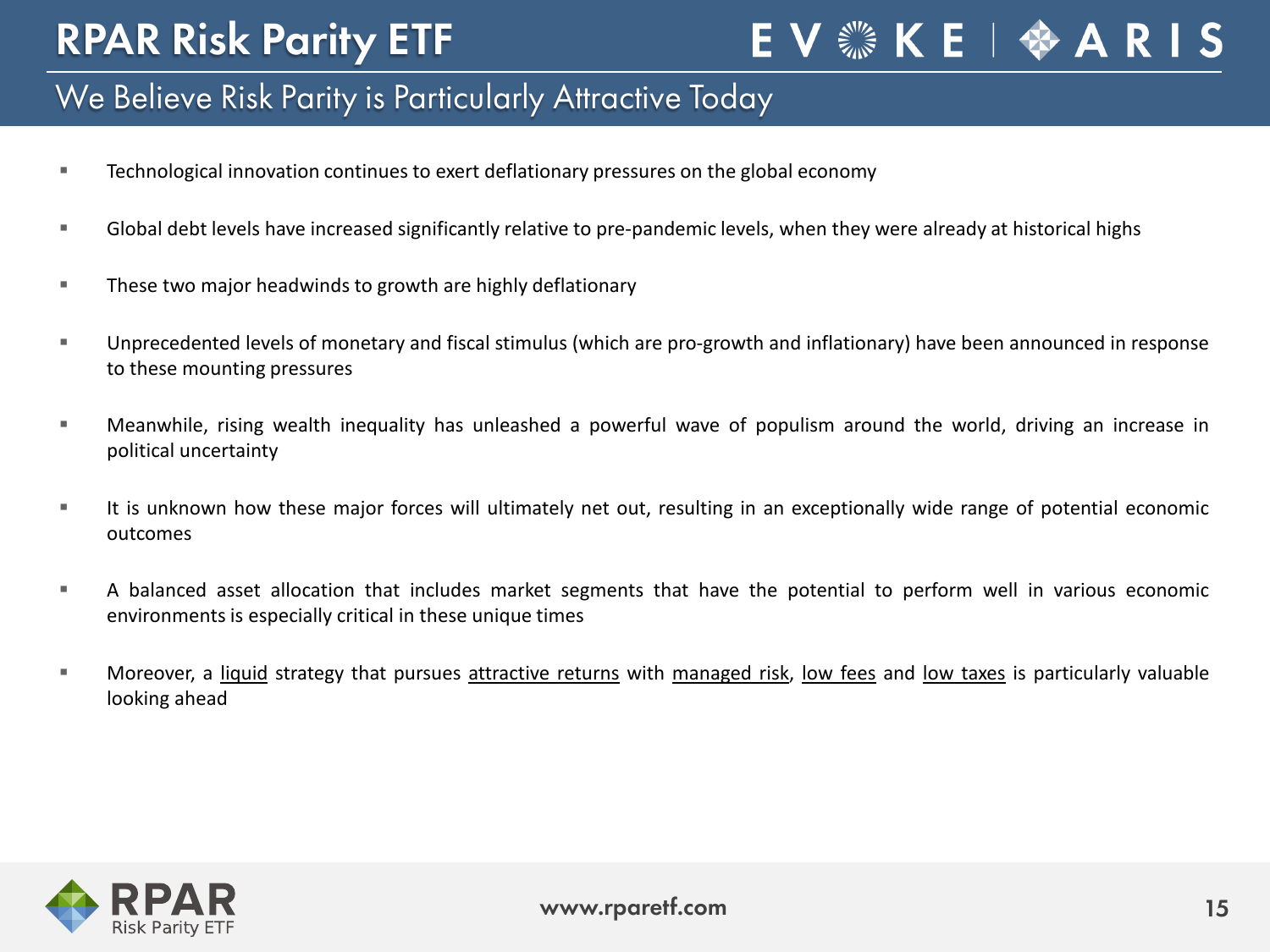#### RPAR as a Liquid Alternative and Attractive Diversifier

- RPAR can fit within the Alternative Investments category since it invests across multiple asset classes
- **RPAR** is one of the largest liquid alternative ETFs in the U.S. with assets totaling over \$1.4 billion as of 9/30/21<sup>(1)</sup>
- **RPAR has exhibited an equity-like return with 0.36 beta since inception and far less volatility**<sup>(2)</sup>



**RPAR Risk Parity ETF (Market Price)**

*(1) RPAR's AUM as of 9/30/21was \$1.43 billion. Source: RPAR Risk Parity ETF September 2021 fact sheet.*

Since RPAR's inception (12/12/19) through 9/30/21, RPAR's beta to the MSCI World Index (BB: NDDUWI), is 0.36. Beta was calculated by taking the covariance of daily RPAR returns and MSCI World returns and dividing by the variance of the MSCI World returns. Volatility represents the annualized standard deviation of daily returns since RPAR inception (RPAR volatility: 12.8%, MSCI World *volatility: 22.9%). Daily returns were sourced from Bloomberg.*

Please see slide 6 "RPAR ETF Performance" for standardized performance. The performance data quoted represents past performance. Past performance does not quarantee future results. The investment return and principal value of an investment will fluctuate so that an investor's shares, when sold or redeemed, may be worth more or less than their original cost and current performance may be lower or higher than the performance quoted. Performance current to the most recent *month-end can be obtained by calling (833) 540-0039.*



#### www.rparetf.com and the community of the community of the community of the community of the community of the community of the community of the community of the community of the community of the community of the community o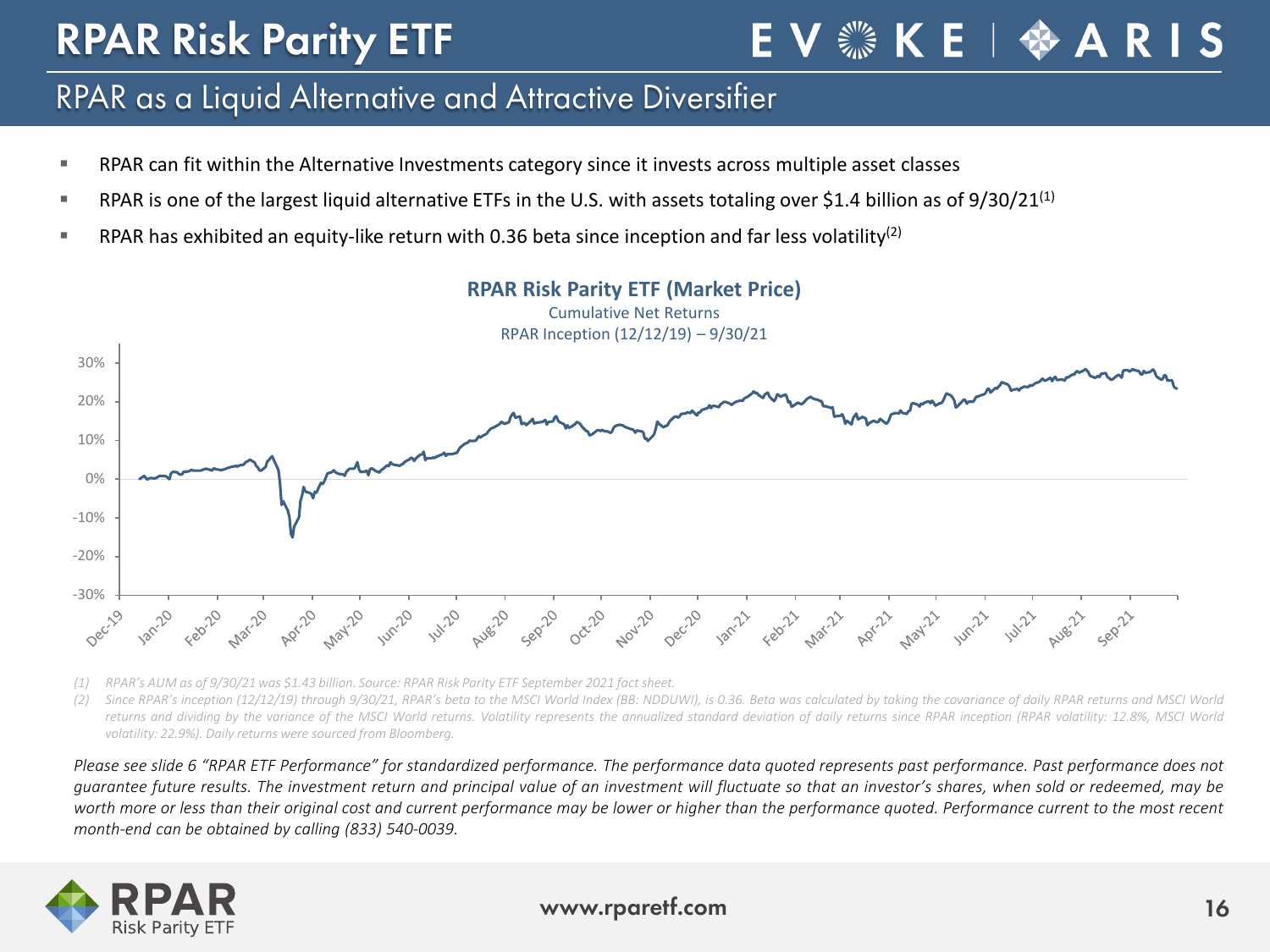### E V ▒ K E | ◆ A R I S

#### RPAR Seeks to Provide Tax-Efficiency

- **RPAR Risk Parity ETF (Market Price) delivered a total net return of 19.39% in 2020**<sup>1</sup>
- **Taxable distributions throughout 2020 totaled less than 1%**<sup>1</sup>
- $\blacksquare$  As expected, there were zero capital gains distributions at year-end 2020<sup>1</sup>
- Therefore, RPAR investors were able to earn extremely tax-efficient returns in 2020 with nearly all of the return being taxdeferred
- In addition, RPAR had over \$14 million in carry-forward losses as of 12/31/20 that may be used to reduce taxable distributions in future years

(1) Source: Bloomberg, 12/31/19 – 12/31/20.

\*This information is not intended to constitute tax advice. Consult a tax professional for guidance on yourspecific circumstances. Past performance does not guarantee future results.

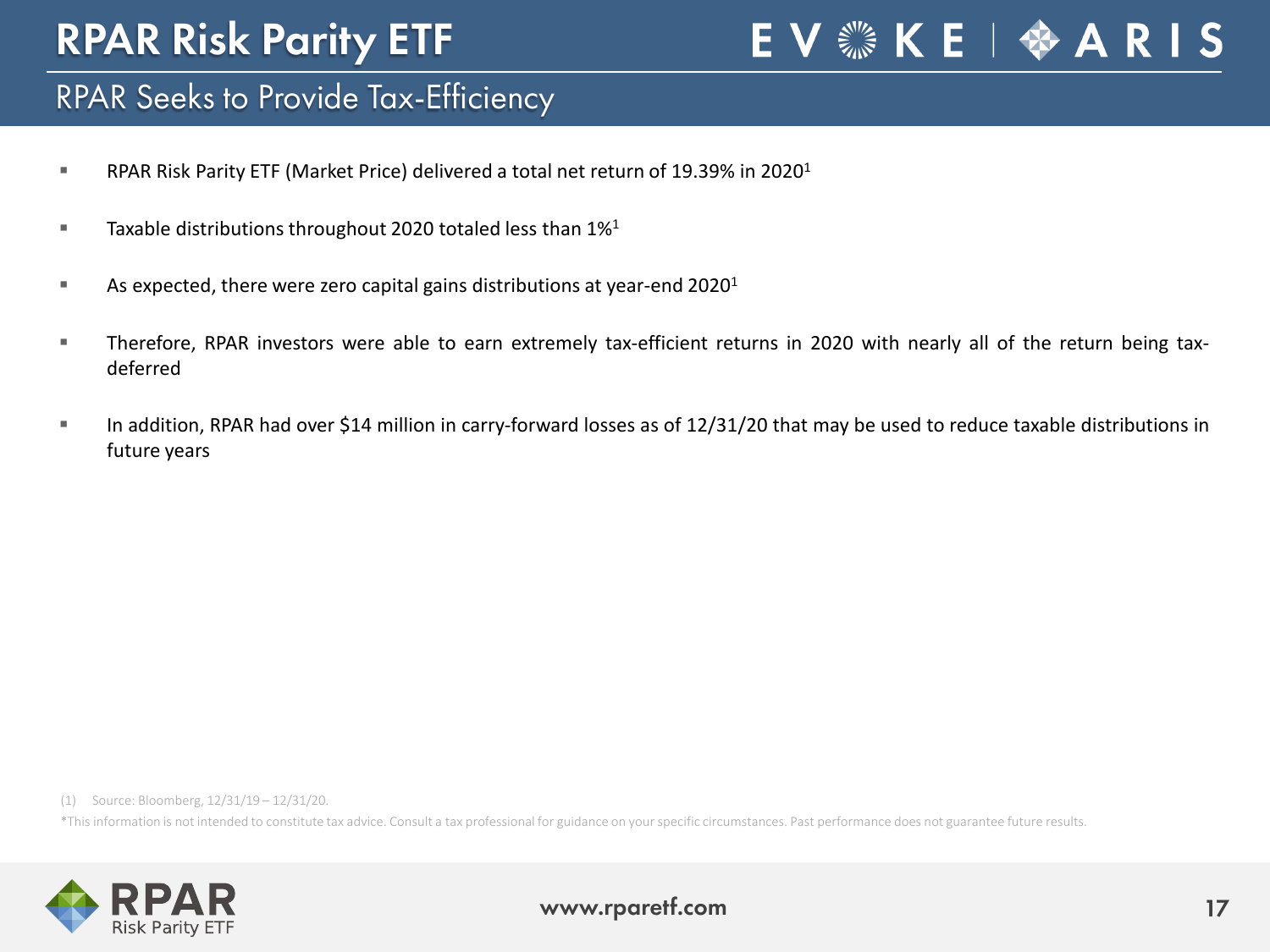E V ▒ K E | �� A R I S

#### Correlations Go to One During a Crisis?<sup>1</sup>

- A common misperception about diversification is that during a crisis, correlations go to one and all assets contemporaneously lose money…thus, diversification doesn't work well when investors need it the most
- **The reality is that most investors are not sufficiently diversified**
- During material economic downturns, long term Treasuries and gold (which currently account for about half the assets in RPAR) have historically performed strongly
- Below is the performance of these two diversifiers during the past 4 major market sell-offs (stocks down 20% or more):

| Asset Class Index Returns <sup>(2)</sup> | 2020 COVID-19 Pandemic<br>$($ Jan. 2020 – Mar. 2020) | <b>2011 Eurozone Crisis</b><br>$(May 2011 - Sep. 2011)$ | <b>2008 Credit Crisis</b><br>$($ Nov. 2007 – Feb. 2009) | <b>2000 Dotcom Crash</b><br>$(Apr. 2000 - Sep. 2002)$ |
|------------------------------------------|------------------------------------------------------|---------------------------------------------------------|---------------------------------------------------------|-------------------------------------------------------|
| <b>Global Equities</b>                   | $-21%$                                               | $-20%$                                                  | $-54%$                                                  | $-47%$                                                |
| Long Treasuries                          | $+21%$                                               | $+26%$                                                  | $+17%$                                                  | $+35%$                                                |
| Gold                                     | +4%                                                  | +4%                                                     | $+18%$                                                  | $+16%$                                                |

Conversely, other popular asset classes have declined similarly to equities:

| High Yield Bonds   | L3% |                  | $-26%$              | OO.<br><b>O70</b> |
|--------------------|-----|------------------|---------------------|-------------------|
| <b>Hedge Funds</b> | 12% | $\Omega$<br>-970 | <b>210/</b><br>-21% | 270               |

- Importantly, the long-term return of these two diversifiers has been relatively attractive, unlike other "tail hedges" that may have poor long-term performance
- Over the past 20+ years, the annualized total return for Gold (8.7%) and long Treasuries (7.1%) outperformed Equities (5.4%), High Yield Bonds (6.9%) and Hedge Funds  $(5.8\%)^{(2)}$

(1) Correlation represents the measure of degree to which one security or index moves in relation to the other, ranging in values from perfectly negatively correlated (-1) to perfectly correlated (+1).

(2) Bloomberg, 12/31/99 – 9/30/21.

Data Source: Bloomberg. Indexes used include global equities (MSCI World Index), Long Treasuries (Bloomberg Barclays Long Treasury Index), gold (gold spot price), High Yield Bonds (ICE BofA US High Yield Index) and Hedge Funds (HFRI Fund-Weighted Index). Please see back of presentation for Index Disclosures. Past performance does not guarantee future results. Diversification does not guarantee profit or protection against loss in declining markets.

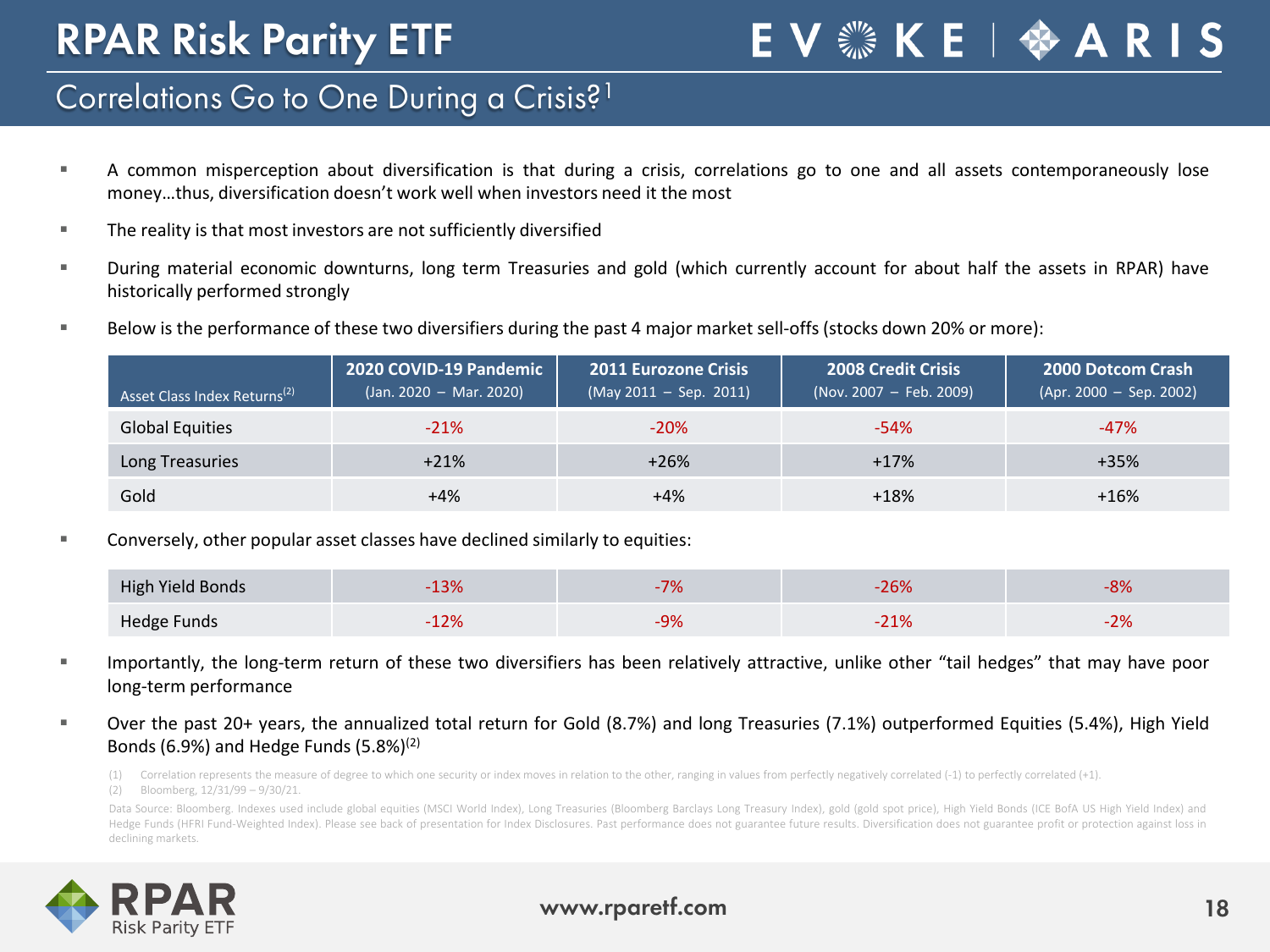EV . KE | ⇔ A R I S

#### Treasuries and TIPS with Low Interest Rates

 Some investors have expressed concerns about low forward-looking returns and risks of buying Treasuries and TIPS in an environment of low interest rates

#### **Concerns About Low Potential Returns**

- When cash rates are low, the future expected return of all asset classes (not just bonds) are commensurately low since each offers a return above cash (e.g., equities have historically earned 4-5% above cash)<sup>(1)</sup>
- Long duration Treasuries and TIPS may potentially earn high returns should long-term interest rates continue to trend down (as they have during the past 40 years and in 2020)
- Critically, without exposure to Treasuries/TIPS, a period of falling interest rates may expose the total portfolio to material losses since rates normally decline when economic growth disappoints (e.g., 2008 and 2020)

#### **Risk of Rising Interest Rates**

- Low interest rates increase the downside risk of equities as well as bonds because of limited room for rates to fall to stimulate borrowing during an economic downturn
- Importantly, rising interest rates would pose a headwind for all assets (just as falling rates benefited all assets)
- The key is to appreciate that interest rates typically rise during two main environments: improving economic growth and/or rising inflation
- RPAR invests in asset classes that are biased to outperform during each of these economic environments to help offset potential weakness in Treasuries/TIPS
- Moreover, a larger target allocation to gold may provide additional balance during low interest rate environments

*(1) Source: Bloomberg. The Merrill Lynch 3-month U.S. Treasury Bill Index (G0O1) used to represent cash, returned 4.7%, since it's inception (12/31/77) – 9/30/21. The MSCI World Index used to represent global equities, returned 9.1%, since it's inception (12/31/69) – 9/30/21 and returned 10.1% from G0O1 inception (12/31/77) – 9/30/21.*

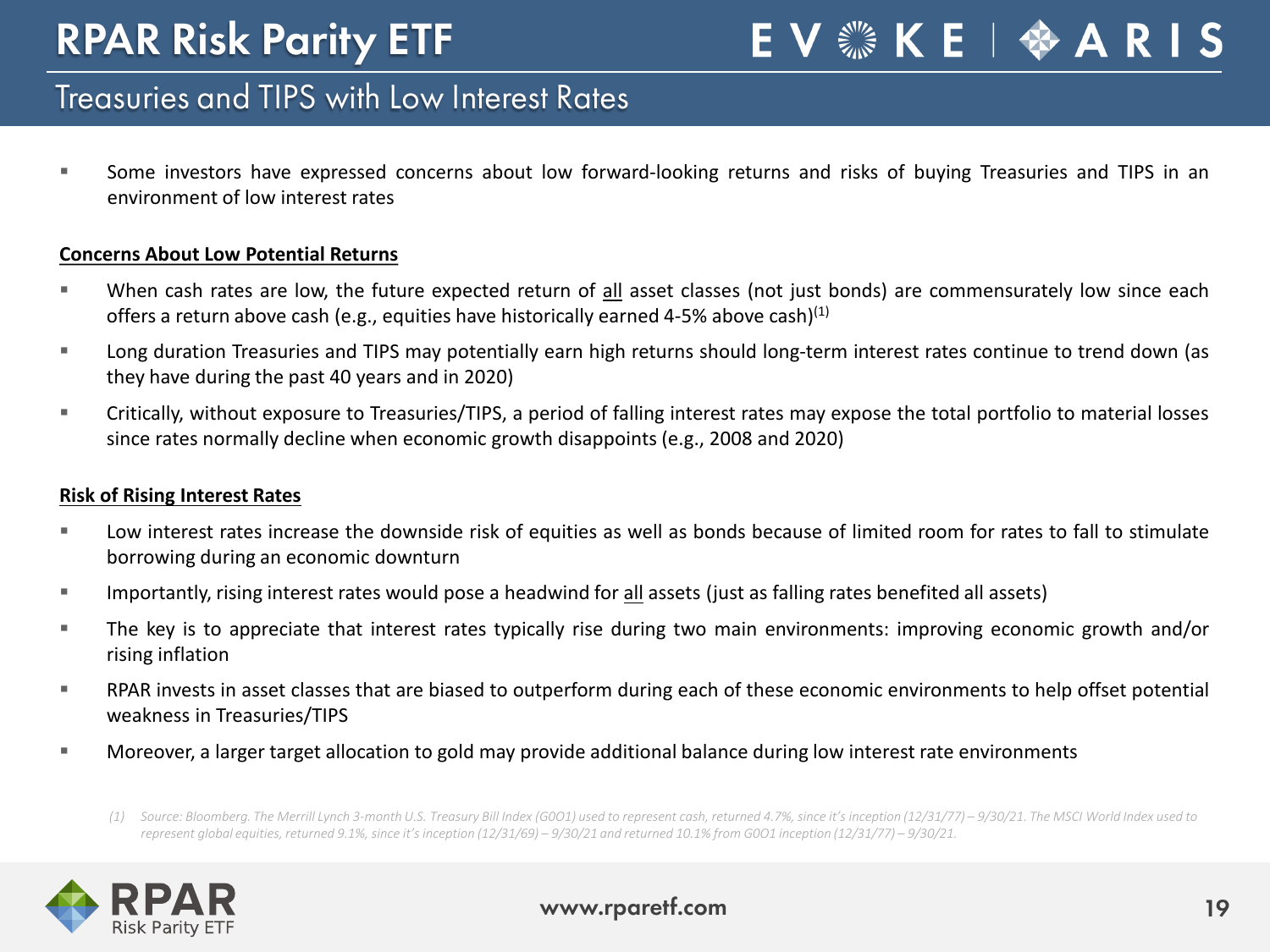EV & KE | � ARIS

#### Risk Parity in Rising/Falling Rate Environments

- The 10-year Treasury fell from 1.9% to 0.5% from 12/12/19 (RPAR launch) to 3/09/20.<sup>(1)</sup> Rates fell because growth expectations collapsed amid the global pandemic. Inflation expectations also declined.
	- ― This environment generally favors Treasuries, TIPS and gold and is negative for equities and particularly commodities (which are a rising growth, rising inflation asset).
	- Treasuries and gold gained 12% and 14% respectively and TIPS rallied 16%. Meanwhile, equities fell 14% and commodities plummeted 28%.<sup>(1)</sup>
- From 3/09/20 through 9/30/21, the 10-year then rose from 0.5% to 1.5% because growth expectations markedly improved due to monetary/fiscal stimulus and positive vaccine news. Inflation expectations also rose. (1)
	- ― Commodities (+80%) and equities (+54%) staged a rapid recovery, and gold (+4%) and TIPS (+5%) were positive because of rising inflation pressures. Treasuries (-11%) lost money as interest rates rose.
- **SUMMARY**: RPAR was up 3% when rates fell over 1% and up 19% when rates rose about 1%. It performed better during rising rates than when rates fell.<sup>(1)</sup>

| As of September 30, 2021                   | <b>Falling Rate Environment</b><br>$(12/12/19 - 3/09/20)$ | <b>Rising Rate Environment</b><br>$(3/09/20 - 9/30/21)$ |
|--------------------------------------------|-----------------------------------------------------------|---------------------------------------------------------|
| <b>RPAR Risk Parity ETF (Market Price)</b> | $+3.20%$                                                  | $+18.54%$                                               |
| <b>Global Equities</b>                     | $-14.42%$                                                 | +53.69%                                                 |
| <b>Commodity Producers</b>                 | $-28.07\%$                                                | +79.57%                                                 |
| <b>Physical Gold</b>                       | +13.63%                                                   | $+4.34%$                                                |
| <b>Treasuries</b>                          | $+12.22%$                                                 | $-10.65%$                                               |
| <b>TIPS</b>                                | $+15.80\%$                                                | $+5.24%$                                                |

(1) 10-year rates as of 12/12/19 were 1.90%, as of 3/09/20 10-year rates were 0.54%, and as of 9/30/21 10-year rates were 1.52%; source: Treasury.gov. RPAR Risk Parity ETF returned 3.20% cumulative from 12/12/19 - 3/09/20 and 18.54% cumulative from 3/09/20 - 9/30/21; source: Bloomberg. RPAR ETF and underlying asset class data is as reported by US Bank and Toroso Investments, LLC as of *9/30/21. Past performance is not indicative of future results.*

Please see slide 6 "RPAR ETF Performance" for standardized performance. The performance data quoted represents past performance. Past performance does not quarantee future results. The investment return and principal value of an investment will fluctuate so that an investor's shares, when sold or redeemed, may be worth more or less than their original cost and current performance may be lower or higher than the performance quoted. Performance current to the most recent *month-end can be obtained by calling (833) 540-0039.*

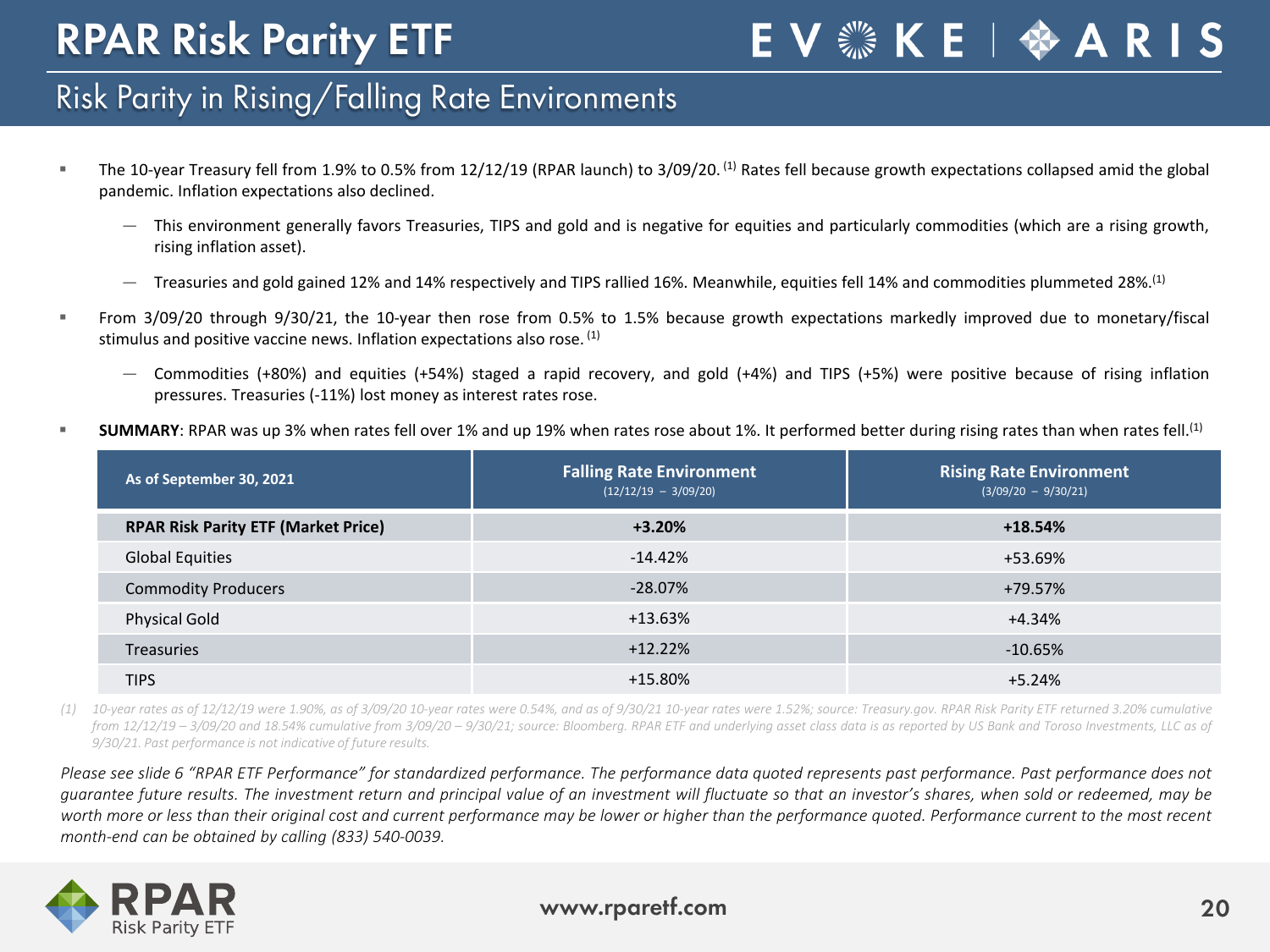### E V ▒ K E | �� A R I S

#### Unfavorable Environments for Risk Parity

- RPAR provides balanced exposure to a diversified mix of asset classes, each of which is expected to outperform cash over the long run
- Therefore, short periods during which cash outperforms all asset classes may be unfavorable for RPAR (as it may be for any single asset class)
- Two main types of environments have historically resulted in cash briefly outperforming risky assets:
	- Cash rates unexpectedly rise (e.g., 1994, 2018), making it a more attractive investment relative to risky assets
	- ― Broad appetite for risk taking falls and investors seek the safety of cash (e.g., Sept/Oct 2008, Mar 2020)
- Since risky assets should outperform cash over the long run (otherwise no one would take the risk), these types of environments have historically been rare and short-lived
- From a relative standpoint, RPAR will underperform equities when equities are the best performing asset class
- By choosing a diversified portfolio for the long term, investors are opting for a less volatile return profile, which will naturally lag the best performing asset class over shorter timeframes

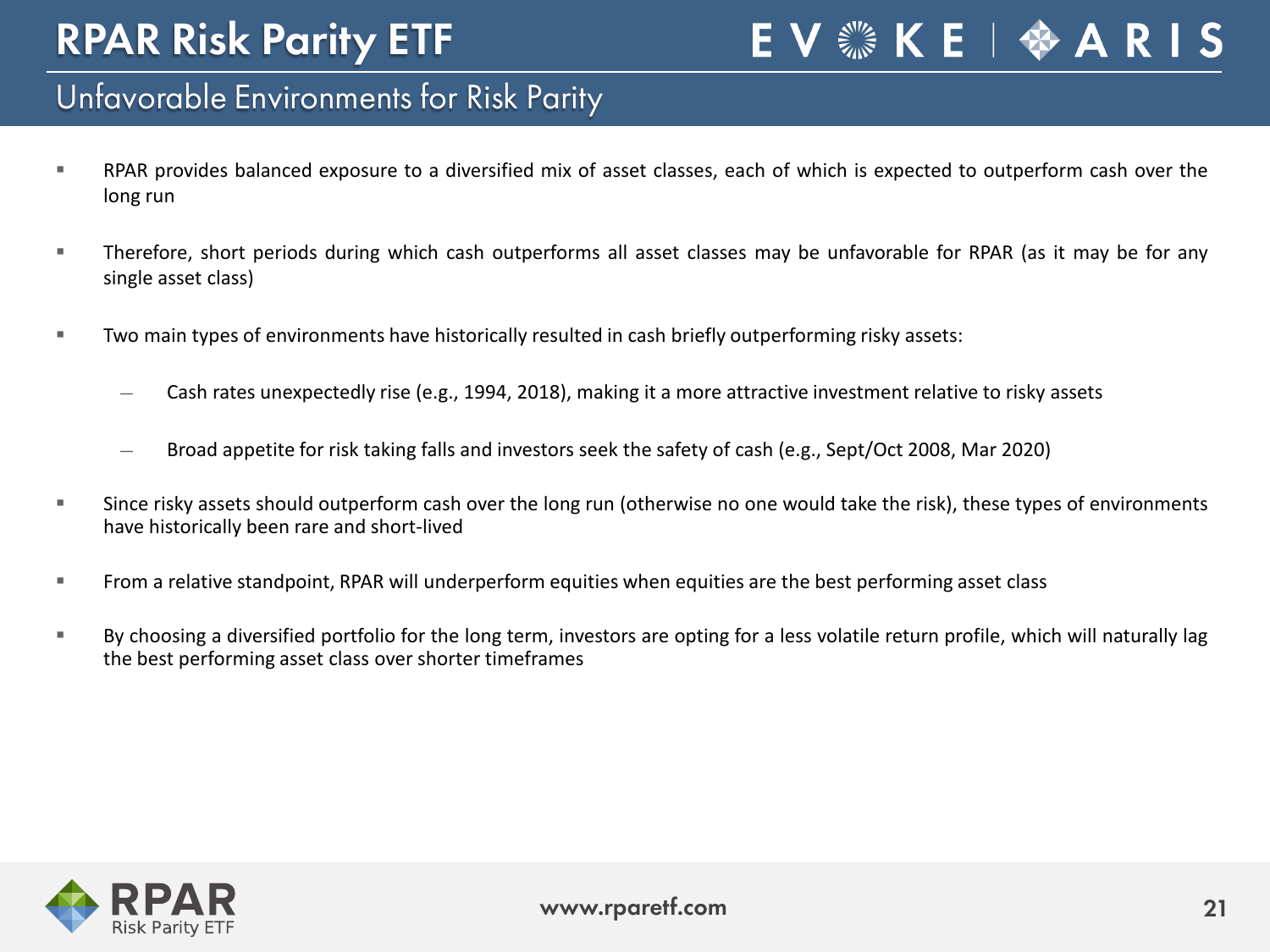EV & KE |  $A$  ARIS

#### **Disclosures**

Before investing you should carefully consider the Fund's investment objectives, risks, charges and expenses. This and other information is in the prospectus and SAI. A prospectus and SAI may be obtained by visiting www.rparetf.com/rpar. Please read the **prospectus and SAI carefully before you invest.**

It is important to note that as the sponsor of RPAR, ARIS receives a portion of the fees collected, and therefore, is incentivized to market RPAR. This inherently creates a conflict of interest that you should carefully consider when deciding whether to invest in RPAR.

In the case of any investment company for which ARIS may serve as the sponsor and/or index provider while also recommending or soliciting an investment into such investment company, material information about the investment company and its strategy will be set forth in the respective Prospectus and Statement of Additional Information ("SAI") provided to clients prior to making any investments.

You can lose money on your investment in the RPAR Risk Parity ETF (the "Fund"). Diversification does not ensure a profit or protect against loss. The Fund is subject to a variety of risks which are included in the section of the Fund's Prospectus titled "Additional Information About the Fund— Principal Investment Risks." Some or all of these risks may adversely affect the Fund's net asset value per share ("NAV"), trading price, yield, total return and/or ability to meet its objectives.

As with all ETFs, shares in the Fund may be bought and sold in the secondary market at market prices. Although it is expected that the market price of shares of the Fund will approximate the Fund's NAV, there may be times when the market price of the shares is more than the NAV intra-day (premium) or less than the NAV intra-day (discount) due to supply and demand of such shares or during periods of market volatility. This risk is heightened in times of market volatility, periods of steep market declines, and periods when there is limited trading activity for shares in the secondary market, in which case such premiums or discounts may be significant.

While ARIS does not manage the Fund, ARIS is the Fund's sponsor and also manages the Advanced Research Risk Parity Index ("RPARTR") which the Fund seeks to replicate. As such, ARIS is considered an affiliated index provider to the Fund. To mitigate any potential for conflicts as the Index Provider, ARIS has retained a separate, unaffiliated and independent third party, Solactive AG (the "Calculation Agent"). ARIS has no affiliation to the Fund's Calculation Agent, the Fund's adviser, the Fund's sub-adviser, the Fund's distributor, nor any of their respective affiliates. The Calculation Agent, using the applicable rules-based methodology, calculates, maintains, and disseminates RPARTR on a daily basis. ARIS monitors the results produced by the Calculation Agent to help ensure that RPARTR is being calculated in accordance with the applicable rules-based methodology. In addition, ARIS has established policies and procedures designed to prevent non-public information about pending changes to RPARTR from being used or dissented in an improper manner. Furthermore, ARIS has established policies and procedures designed to prevent improper use and dissemination of non-public information about the Fund's portfolio strategy.

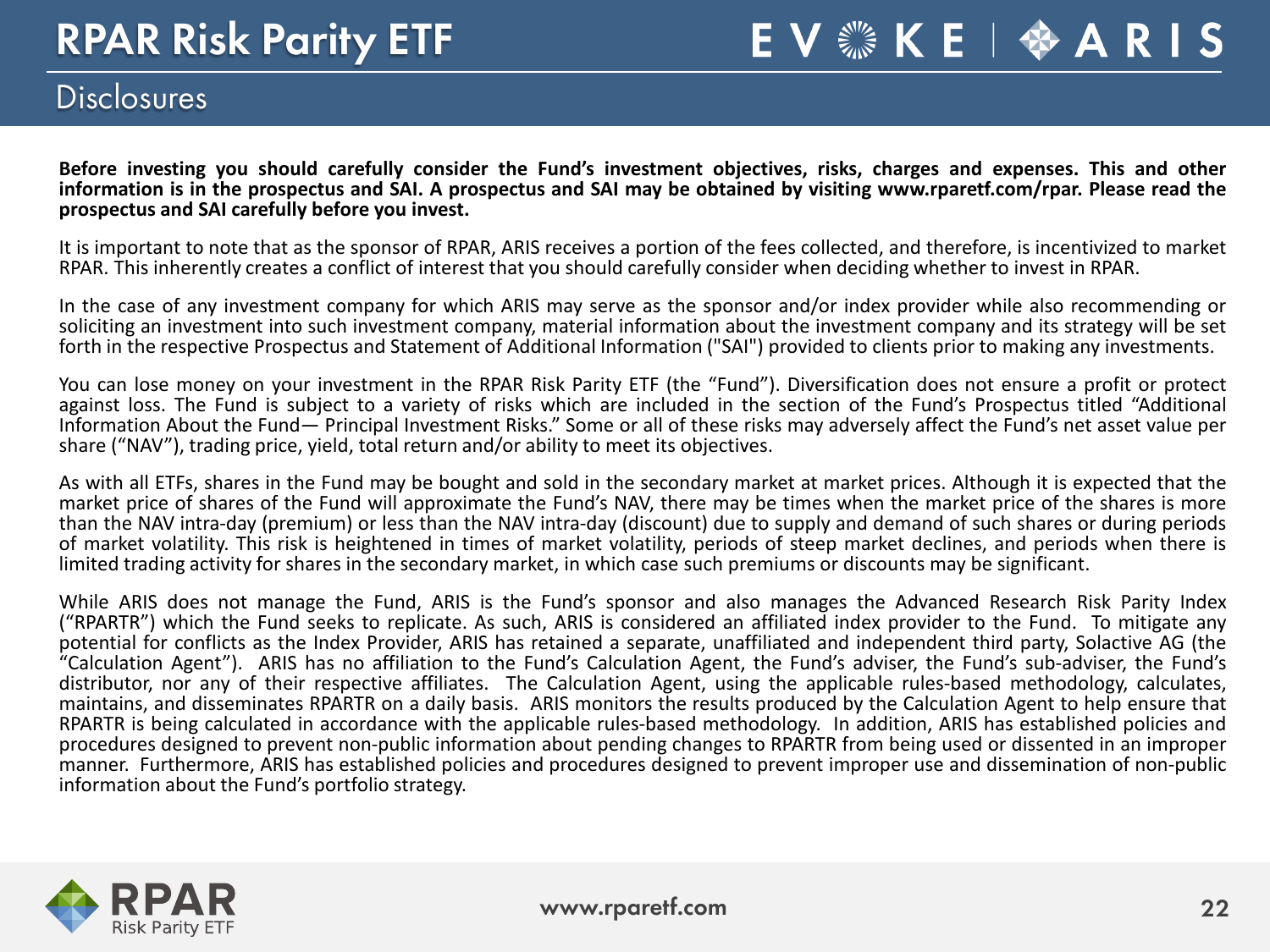#### **Disclosures**

It is not possible to invest directly in an index. Exposure to an asset class represented by an index is available through investable instruments based on that index. A decision to invest in the Fund should not be made in reliance on any of the statements set forth herein or any materials included herewith. Prospective investors are advised to make an investment in the Fund only after carefully considering the risks associated with investing in such Fund, as detailed in the Prospectus and SAI.

EV & KE |  $A$  ARIS

Risk parity is a portfolio allocation strategy using risk to determine allocations across various components of an investment portfolio.<br>The Fund's exposure to investments in physical commodities may fluctuate rapidly and investments in traditional securities, such as stocks and bonds. Interest payments on TIPS are unpredictable and will fluctuate as the principal and corresponding interest payments are adjusted for inflation. Equity securities, such as common stocks, are subject to market, economic and business risks that may cause their prices to fluctuate. The Fund invests in foreign and emerging market securities which involves certain risks such as currency volatility, political and social instability and reduced market liquidity. The Fund may invest in securities issued by the U.S. government or its agencies or instrumentalities. There can be no guarantee that the United States will be able to meet its payment obligations with respect to such securities.

Shares of the Fund are distributed by Foreside Fund Services, LLC.

The information contained herein is preliminary, is merely a summary, and is subject to change without notice. All of the information contained herein is qualified and will be superseded in its entirety with respect to the Fund by the terms and information expressed in the Fund's prospectus, SAI and other relevant governing documents. Any decision to invest in the Fund should be made only after carefully reviewing the relevant governing documents, conducting such inquiries and investigations as you deem necessary, and consulting with your own legal, accounting and tax advisors in order to make an independent determination of the suitability, risk and merits of investing in the Fund.

This information is only as current as of the date indicated, and may be superseded by subsequent market events or for other reasons.<br>Nothing contained herein constitutes investment, legal, tax or other advice nor is it to decision. This presentation should not be viewed as a current or past recommendation or a solicitation of an offer to buy or sell any securities or to adopt any investment strategy.

The information in this review may contain projections or other forward-looking statements regarding future events, targets or expectations regarding the Fund or the strategies described herein, and is only current as of the date indicated. There is no assurance that such events or targets will be achieved, and may be significantly different from that shown here. Forward-looking information in these materials is subject to inherent limitations. Certain information contained herein constitutes "forward-looking information", which can be identified by the use of forward-looking terminology such as "may", "will", "seek", "expect", "anticipate", "project", "estimate", "intend", "continue", or "believe" or the negatives thereof or other variations thereon or comparable terminology.

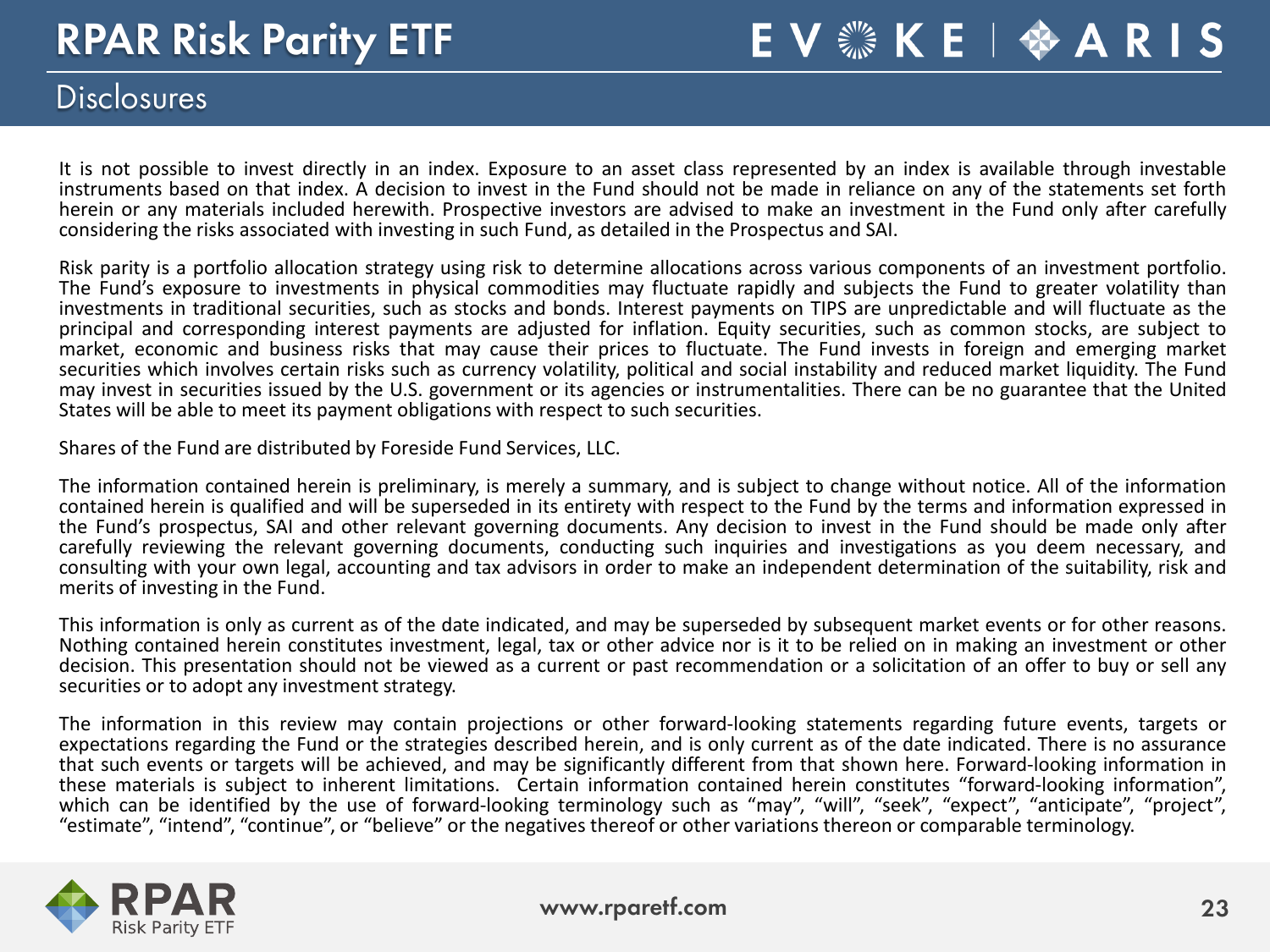EV & KE |  $\Leftrightarrow$  ARIS

#### **Disclosures**

Forward-looking information is information that is not purely historical and includes, among other things, expected structural features,<br>anticipated ratings, proposed diversification, specific investment strategies, and fo looking information in these materials is based on certain assumptions (whether or not stated herein), which may not be consistent with, and may differ materially from, actual events and conditions. In addition, not all relevant events or conditions may have been considered in developing such assumptions. Actual results will vary and the variations may be materials. You should understand such assumptions and evaluate whether they are appropriate for their purposes.

General discussions contained within this presentation regarding the market or market conditions represent the view of either the source cited or ARIS. Nothing contained herein is intended to predict the performance of any investment. There can be no assurance that actual outcomes will match the assumptions or that actual returns will match any expected returns. The information contained herein is as of most recent quarter-end, unless otherwise indicated, is subject to change, and ARIS assumes no obligation to update the information herein.

Certain information contained herein has been obtained or derived from unaffiliated third-party sources believed by ARIS to be reliable.<br>Neither ARIS nor any of its affiliates or representatives makes any representation or completeness of the information contained herein and nothing contained herein may be relied upon as an indicator or representation as to prior or future performance. There can be no assurance that any estimated returns or projections included herein can be realized, that forward-looking statements will materialize or that actual returns and results will not be materially lower than those presented.<br>Any prior investment results or returns are presented for illustrative purposes only an issuers of the securities described herein. An investment in the Funds involves a high degree of risk and could result in the loss of your entire investment. Past performance is not a guarantee of future results.